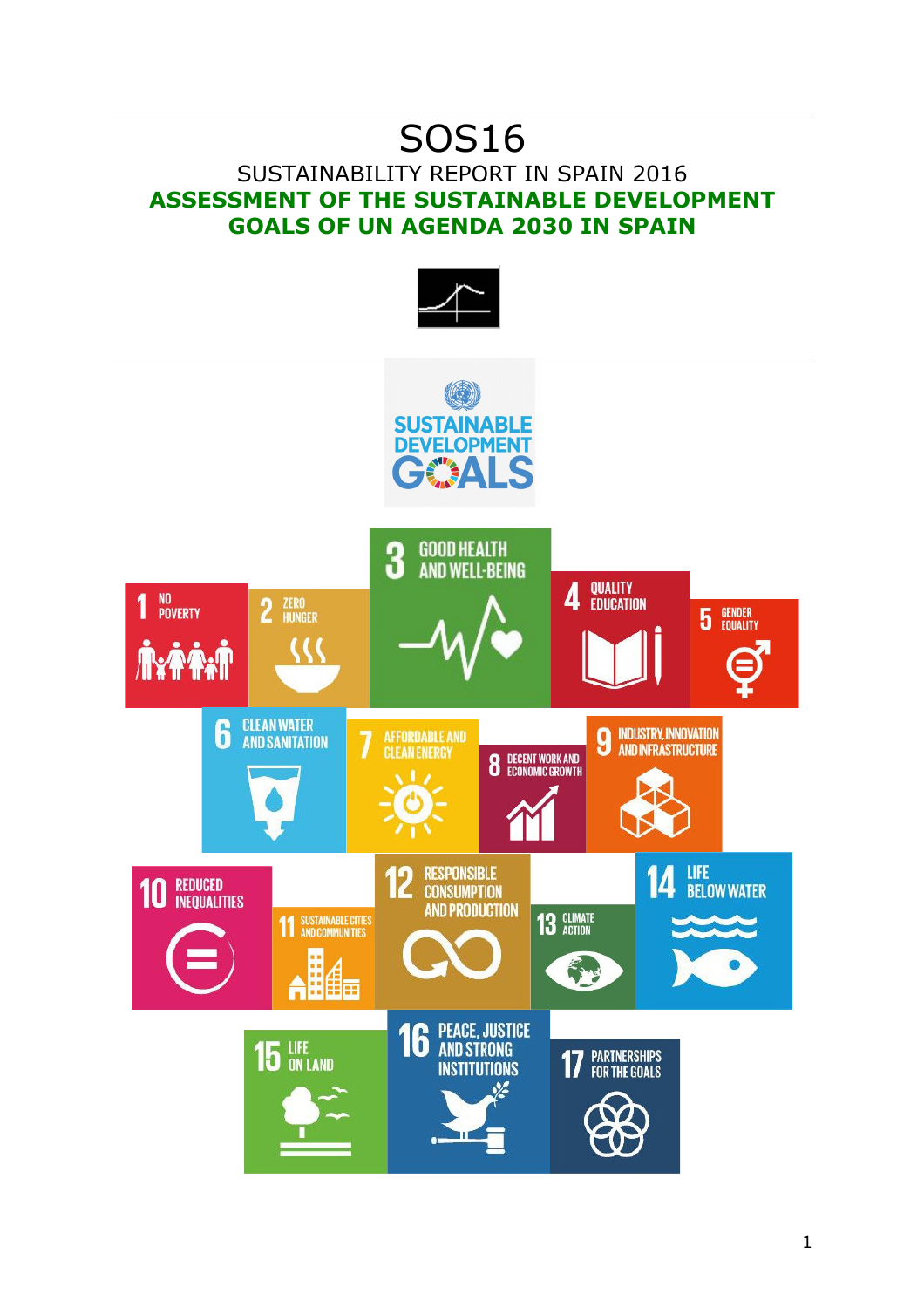#### **1. INTRODUCING THE OBSERVATORY OF SUSTAINABILITY (OS)**

Introducing the **Observatory of Sustainability (OS) (***Observatorio de la Sostenibilidad***/OS)**, an ambitious but achievable initiative to create a reference center for **Spain and Latin America** on environmental and socioeconomic sustainability. The goal of OS is to extract an independent, reliable and realistic X-ray of the situation in Spain and the South American Subcontinent, a predominantly Spanish-speaking area with which Spain maintains important relationships of economic and cultural cooperation. This initiative will rely on methodologies and indicators that evaluate the sustainability of progress of environmental, social and economic processes and reveal management mechanisms that guarantee this sustainability (situation, trends and scenarios).

OS is an **agency independent of government influence**, a pioneer in Spain that continues the work of a previous institution  $\sim$  closed in 2013, from which it inherits part of its staff. This staff will identify and evaluate the advancement towards sustainable development models within the aforementioned geographical area. OS also intends to become the center point of all minor and sector observatories that exist in Spain and Latin America. Via the best analysts and available science, OS will be able to to determine what is sustainable and what is not, so as to communicate it to public decision makers and become the main source of information sharing for the EU and UN.

OS promotes the participation of academic, university and scientific communities, and counts on the contribution of various economic and social agents. Furthermore, OS is a part of the Spanish network of observatories and intends to extend its collaboration internationally. A **Scientific Committee** (Uiversidad Politécnica de Madrid-UPM, Centro Superior de Investigaciones Científicas de España-CSIC, and specialists contrasted in different areas) assists the OS to guarantee the veracity, quality and independence of all the reports it collaborates. OS aims to offer periodic, qualified and independent information that can be compared in any environment at a global level. The reports aspire to become a fundamental reference and an essential element in the decisionmaking and public participation in the advancement towards sustainable development within the realm of different public policies. Reports from OS aim to place themselves at the level of other renowned annual publications such as those centered on the six keys of the WRI, or the World Watch Institute annual report, all of which describe the state of the world in terms of sustainability and its various aspects.

The OS aims to create a global sponsorship board composed of specialists related to urban development, hoping to expand its coordination activities to other geographical areas, especially Latin America. The network of exports within OS includes the Polytechnic University of Madrid (UPM), the Museo Nacional de Ciencias Naturales (MCLG / CSIC), the University of Washington, the Institute for Integrated Energy Studies and the University of California-Los Angeles .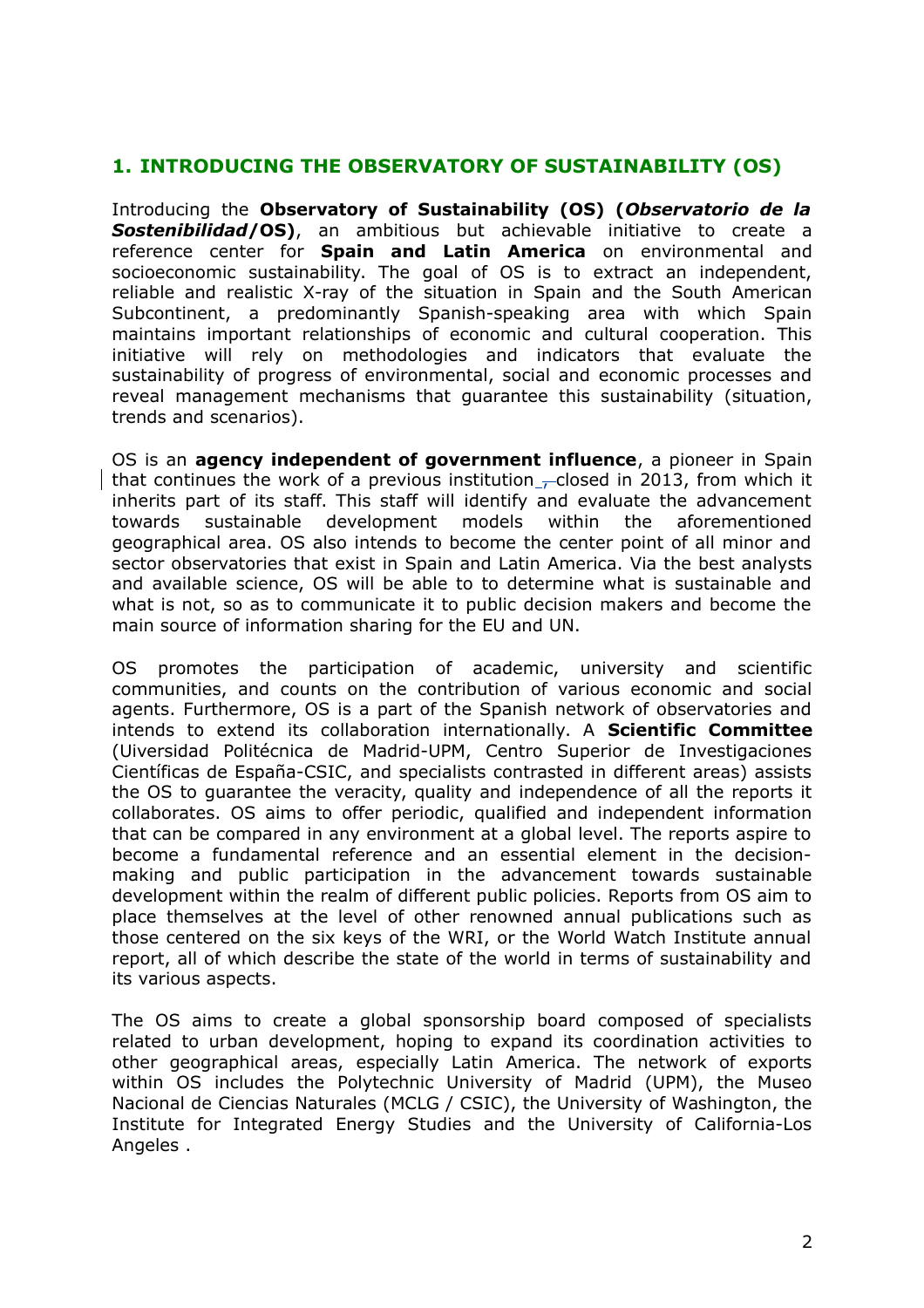The work of the OS covers the full range of activities necessary for the publication and dissemination of its reports:

- 1. Collection of information available in the Spanish, European, world documents and databases, and the information from the observatories and analysis centers in Latin America (currently underdeveloped and in need of growth and coordination).
- 2. Collaboration with leading experts on key issues, incorporation of their data and opinions in the reports and use of their knowledge in explaining different development models. Establishment of conclusions and management advice.
- 3. Data analysis and generation of higher-order information. Comparison and crossing of variables. Interpretation, historical comparison of the data and working out conclusions for optimizing policies as well as reinforcing their convergence.
- 4. Cartographic implementation through own means of data likely to be edited as maps. Optimal viewing of events, processes and actions that deserve spatial and intelligible dissemination.

Currently we are working on a definition of synthetic welfare rates similar to that of OECD, Better Life Index and UN indicators but adapted to the particular Spanish and Latin American situation. Moreover, we are taking the first steps to prepare a report on sustainability in Latin America. The structure of Latin American prospecting institutes is weak and fragmented. Coordinating all of them to issue reports is necessary. For this we have secured the interest of the Secretaría General Iberoamericana.

OS staff has prepared a Sustainability Report in Spain since 2005 converging thematic studies of different aspects of sustainability as air quality in cities, changes in land cover in Spain, urban sustainability, etc...

In December 2014 we released *Sustainability Report in Spain 2014 (SOS14)*. We had access to the latest unpublished information in estimation of greenhouse emissions, market analysis of renewable energy, electricity mix and new land planning information, provided by specialists from CSIC and the National Geographic Institute (Instituto Geográfico Nacional-IGN). SOS14 edition was celebrated by many prospective and investigation agencies who also offered their cooperation and support. The current work of the OS is highlighting the genuine need to share information with citizens: service oriented, the OS is an informative and scientific assistance demanded by the public and trying to satisfy the right of truthful information based on the best available science.

In June 2016, the OS launched its annual *Sustainability Report in Spain 2016 (SOS16)*. The analysis covers 55 indicators organized for the first time in around the 17 SDG from the 2030 Agenda for Sustainable Development. Several months before that report, the OS finished the first report on *Climate Change* in Spain: evidences, issues and policies (CC16), presented in February 2016, accomodating to the two major events of 2015 that will mark the future assessment methodology and commitment to worldwide conferences on Sustainable Development in New York (September 2015) and Climate Change in Paris (November-December 2015).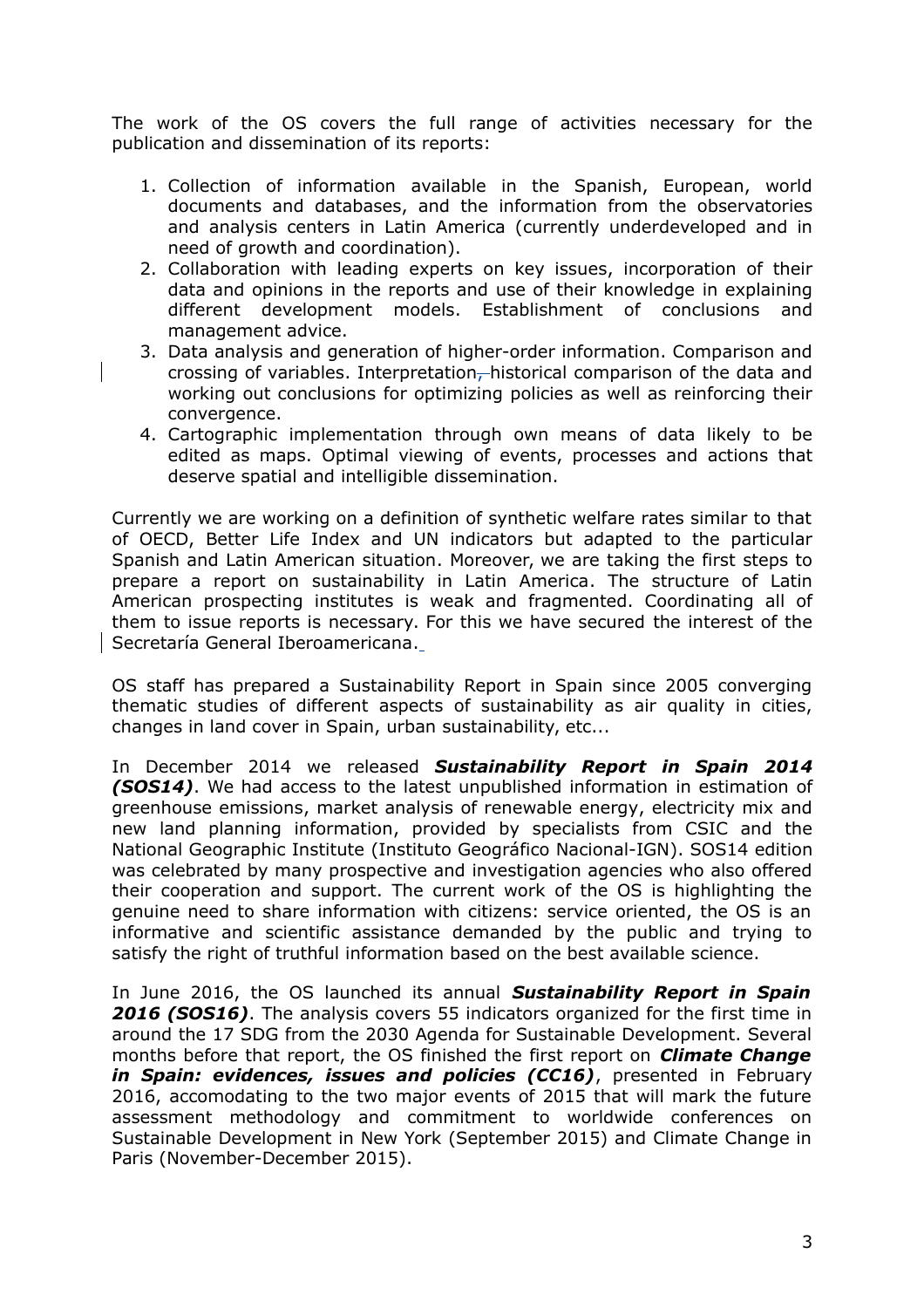In August 2016, the OS published the monograph *Report on land use changes on the coast in Spain (COSTA16)* where the sustainability of coastal areas is analyzed via higher spatial entity.

OS reports are referenced in the analysis of sustainability in Spain and are based on quantitative indicators obtained using the best available science. The OS collaborates with AEMET (State Meteorological Agency), the Museo Nacional de Ciencias Naturales (MNCN / CSIC; National Museum of Nature Sciences / CSIC), the Barcelona Supercomputing Center (BSC), the Foundation for a New Water Culture, various thematic observatories and other think tanks in the country on sustainability issues and interpretation of data.

In addition to the preparation of reports and coordination described above, OS is involved in environmental projects of large-scale land planning co-financed by the European Commission (LIFE, INTERREG, Horizon 2020 ...) as well as private and public investors. Global Climate Change and its influence on the evolution of the development model need Nature-based solutions (green infrastructure) to reverse the effects of the climate crisis, to protect Biodiversity and to ensure the ecosystem goods and services on which the economy depends. This objective is in all major EU framework documents.

#### **2. CONTENTS OF THE REPORT SOS16**

Agenda 2030 will be for the next few years the organizational standard of sustainability reporting made by each country. But it will also be inspiring future assessment of the development model in autonomous regions, municipalities, industries and even corporations.

From the Observatory of Sustainability we try to figure out which way we are traveling using indicators: data and a conceptual scheme. In SOS16 we used a new standard report model based on the Sustainable Development Goals (SDG) of the United Nations Agenda 2030, presented in September 2015 in New York. The work has been hard: this time the report reachs 55 environmental, economic, social and synthetic indicators trying to capture the reality of 17 objectives and 169 goals. SOS16 made a radiograph of the sustainability of our country, a real analysis of the "state of the nation", an assessment of the conditions on which part Spain in 2016 view to achieving a sustainable future, commitment that, along with 192 more countries, Spain ratified in the month of April this year. This report responds to two obsessions: the first, rely on the best available information produced by the best specialists in each field; and second, try to reach the maximum of citizens and policy makers. That is, to know what happens and then tell people, so there is no posibility for excuses among decision makers.

SOS16 has been published by the OS a month (June 15, 2016, in Madrid) before another revealing UN report: INDEX SDG & DASHBOARDS: A GLOBAL REPORT (filed on July 19 in New York). Despite the different approach of each report (one takes a snapshot of the sustainability of Spain and the other compares the situation regarding SDG in 145 countries and draws up a ranking), between both great matches are seen in the diagnosis concluding that the current state of sustainability in our country is poor: of the 17 DGD in SOS16 it is considered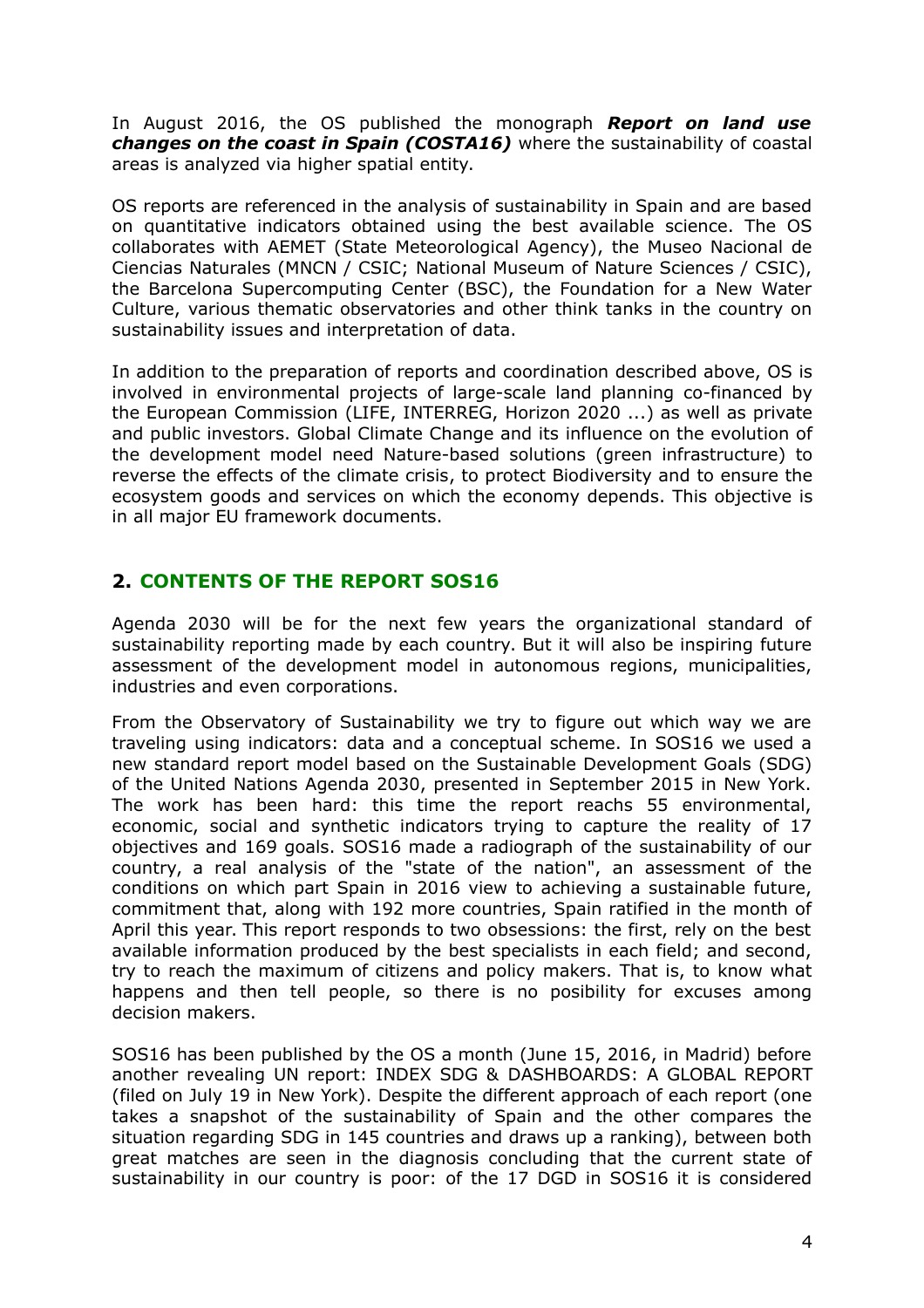that serious violations occur in 11 of them; into INDEX SDG & DASHBOARDS this number is reduced to 9. SOS16 is based on time series, it takes a more detailed zoom scale autonomous communities (Spanish regions) and utilizes specific research for different variables. In addition, SOS16 uses more recent and varied than those of the UN report, which handles especially homogeneous data sources that allow comparison between a large number of nations. However, the results of both evaluations seem remarkably.

#### **Comparison of the 17 Sustainable Development Goals between the UN report and the report of the Observatory of Sustainability. July 2016.**

|                                                 | <b>ASSESSMENT OF COMPLIANCE WITH THE</b><br><b>SUSTAINABLE DEVELOPMENT GOALS</b>                                                   | ⊗⊂<br>(UN)SDG INDEX<br>DASHBOAR | SOS16 (OS) |
|-------------------------------------------------|------------------------------------------------------------------------------------------------------------------------------------|---------------------------------|------------|
| 1 <sup>NO</sup><br>POVERTY<br><b>Axpax</b>      | Goal 1. End poverty in all its forms everywhere                                                                                    |                                 |            |
| 2 ZERO                                          | Goal 2. End hunger, achieve food security and<br>improved nutrition and promote sustainable<br>agriculture                         |                                 |            |
| 3 GOOD HEALTH<br>3 AND WELL-BEING               | Goal 3. Ensure healthy lives and promote well-<br>being for all at all ages                                                        |                                 |            |
| 4 QUALITY                                       | Goal 4. Ensure inclusive and equitable quality<br>education and promote lifelong learning<br>opportunities for all                 |                                 |            |
| <b>5</b> GENDER                                 | Goal 5. Achieve gender equality and empower all<br>women and girls                                                                 |                                 |            |
| <b>6</b> CLEAN WATER                            | Goal 6. Ensure availability and sustainable<br>management of water and sanitation for all                                          |                                 |            |
|                                                 | Goal 7. Ensure access to affordable, reliable,<br>sustainable and modern energy for all                                            |                                 |            |
| <b>8</b> DECENT WORK AND                        | Goal 8. Promote sustained, inclusive and<br>sustainable economic growth, full and productive<br>employment and decent work for all |                                 |            |
| <b>9 INDUSTRY, INNOVATION</b><br>₩<br><b>NY</b> | Goal 9. Build resilient infrastructure, promote<br>inclusive and sustainable industrialization and<br>foster innovation            |                                 |            |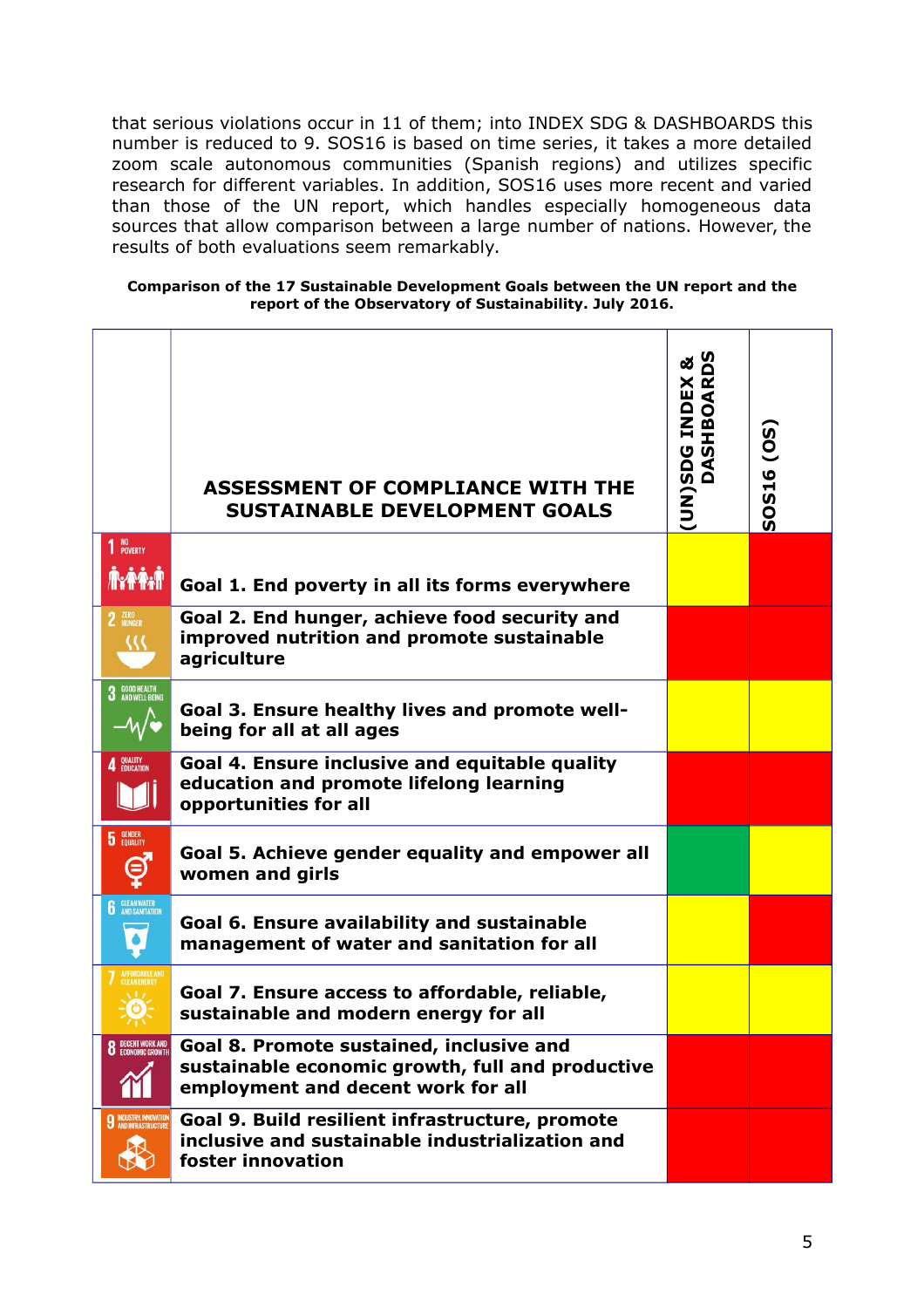| <b>REDUCED<br/>INEQUALITIES</b> | Goal 10. Reduce inequality within and among<br>countries                                                                                                                                                          |  |
|---------------------------------|-------------------------------------------------------------------------------------------------------------------------------------------------------------------------------------------------------------------|--|
|                                 | Goal 11. Make cities and human settlements<br>inclusive, safe, resilient and sustainable                                                                                                                          |  |
|                                 | Goal 12. Ensure sustainable consumption and<br>production patterns                                                                                                                                                |  |
| 13 GLIMATE<br>科                 | Goal 13. Take urgent action to combat climate<br>change and its impacts                                                                                                                                           |  |
| <b>14 BELOW WATER</b>           | Goal 14. Conserve and sustainably use the<br>oceans, seas and marine resources for<br>sustainable development                                                                                                     |  |
| <b>15 LIFE</b>                  | Goal 15. Protect, restore and promote<br>sustainable use of terrestrial ecosystems,<br>sustainably manage forests, combat<br>desertification, and halt and reverse land<br>degradation and halt biodiversity loss |  |
| PEACE, JUSTICI<br>And Strong    | Goal 16. Promote peaceful and inclusive societies<br>for sustainable development, provide access to<br>justice for all and build effective, accountable<br>and inclusive institutions at all levels               |  |
| <b>17</b> PARTNERSHIPS          | Goal 17. Strengthen the means of<br>implementation and revitalize the global<br>partnership for sustainable development                                                                                           |  |

The different objectives are determined by several indicators that detail and justify the value of the indicator. There is not yet a final battery of official and definitive indicators to measure compliance with the SDG. The United Nations Statistical Committee is responsible for this final battery.

The differences between the two valuations refer to poverty (SDG 1), where the OS considers that there are very worrisome levels in income for a large part of the population and child poverty. On the issue of water (SDG 6) the OS is particularly concerned about the lack of debugging, the general state of inland water bodies, especially in the Mediterranean region, the effects of climate change and water stress by excessive use by agriculture. The OS has measured inequality (SDG 10) through two different indices, Gini and Palma (UN uses only Gini Index), related to income and consumption and considers that their growth must be valued severely as it affects the whole society and it relates to a large number of socioeconomic variables. Regarding the resilience of cities (SDG 11) the OS believes they have not yet produced the necessary actions for adaptation to climate change, transport is still based on fossil fuels, universal access to housing is still not guaranteed and there is enough public housing stock. Regarding production and consumption (SDG 12) the OS considers that progress has been made in recycling and that the systems operate even though they have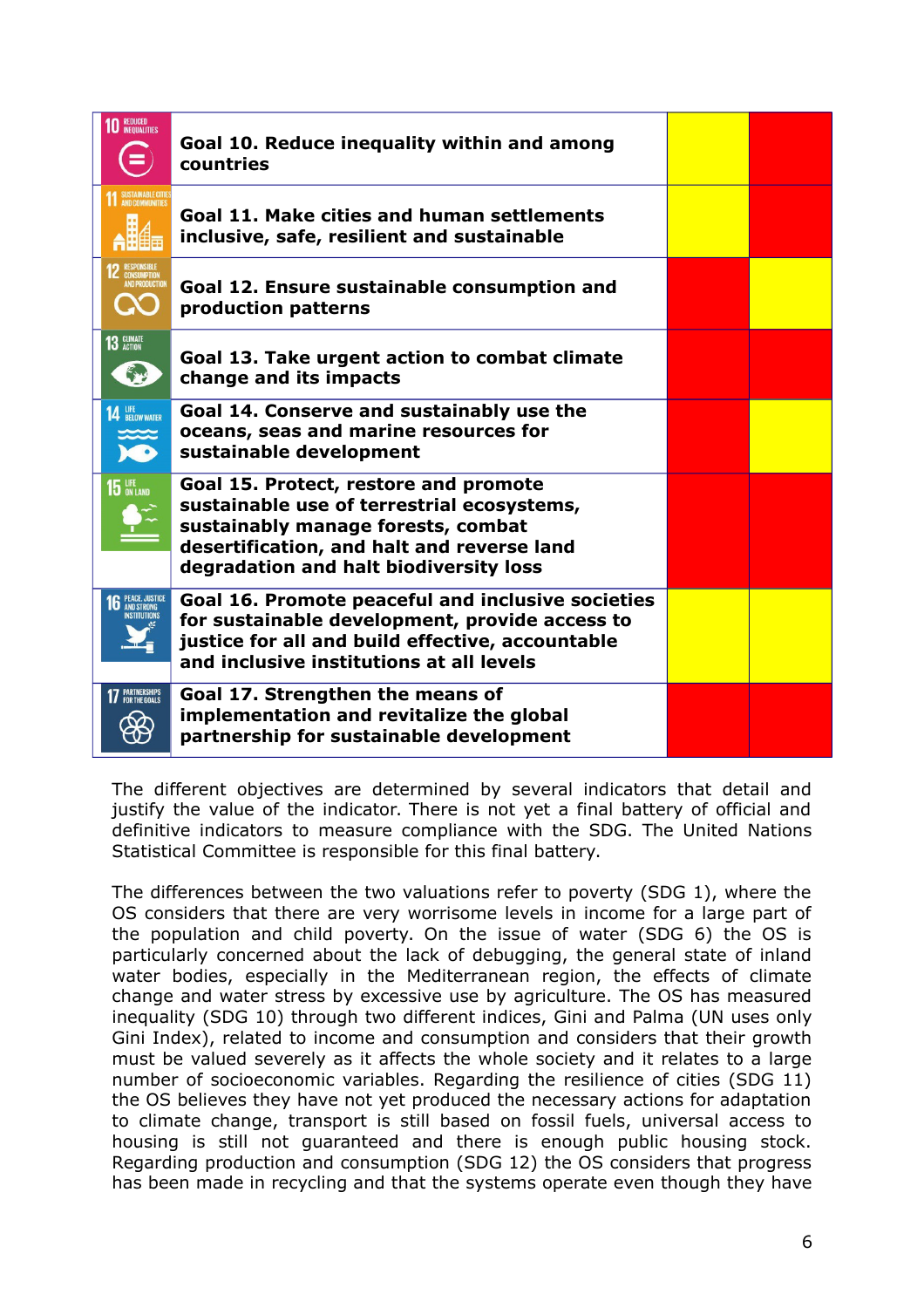a long way to develop. But it is true that air quality remains a serious problem. Regarding the oceans (SDG 14) the OS considers that considerable efforts have been made in declaration of protected areas and the extractive fleet has changed dramatically in recent years; OS misses complete and reliable information on levels of marine pollution.

### **3. EVALUATION OF INDICATORS**

25 of the 55 indicators can be considered socioeconomic; 26, related to environmental sustainability and productive sectors; 4 are synthetic and evaluating the progress of society. Of the 55 indicators analyzed only two obtained positive assessment: it is the energy efficiency indicators and early school leavers. In 10 of them glimmers of improvement and good future prospects are observed; 13 hold negative trends and fault conditions; 30 of them illustrate frankly deficient situations.

SOS 16 establishes a classification of 5 degrees that illustrate the situation and trend of each indicator and are briefly defined in the following table:

| <b>SYMBOL</b> | <b>MEANING OF EVALUATION</b>                                                                                                        |
|---------------|-------------------------------------------------------------------------------------------------------------------------------------|
|               | On the way to surpass the goal                                                                                                      |
|               | On the way to reach the goal if the<br>current trajectory is maintained                                                             |
|               | Progress has been made toward the<br>goal of an insufficient pace (unless<br>intensify our efforts the goal will not<br>be reached) |
|               | No significant overall progress, there<br>is not a definite trend                                                                   |
|               | There is a move away from the target<br>(the situation is getting worse rather<br>than better)                                      |

The indicators are grouped around DGS to which they relate. The next table shows the highlights of each indicator, determining the valuation given.

The poor results achieved by Spain show that the policies implemented during the last decades in our country have placed us in clear breach places that surely will affect people and ecosystems in the future. The lack of serious attention to climate change policies put Spain as the worst country in the EU in this regard (except Malta and Cyprus); we are also in a bad situation in sewage treatment (Spain currently has four open court cases on the Court of Justice of the EU, the latter launched in 2015) and forest fires, inequality, we have high levels of perceived corruption (Transparency International), and serious gaps in policy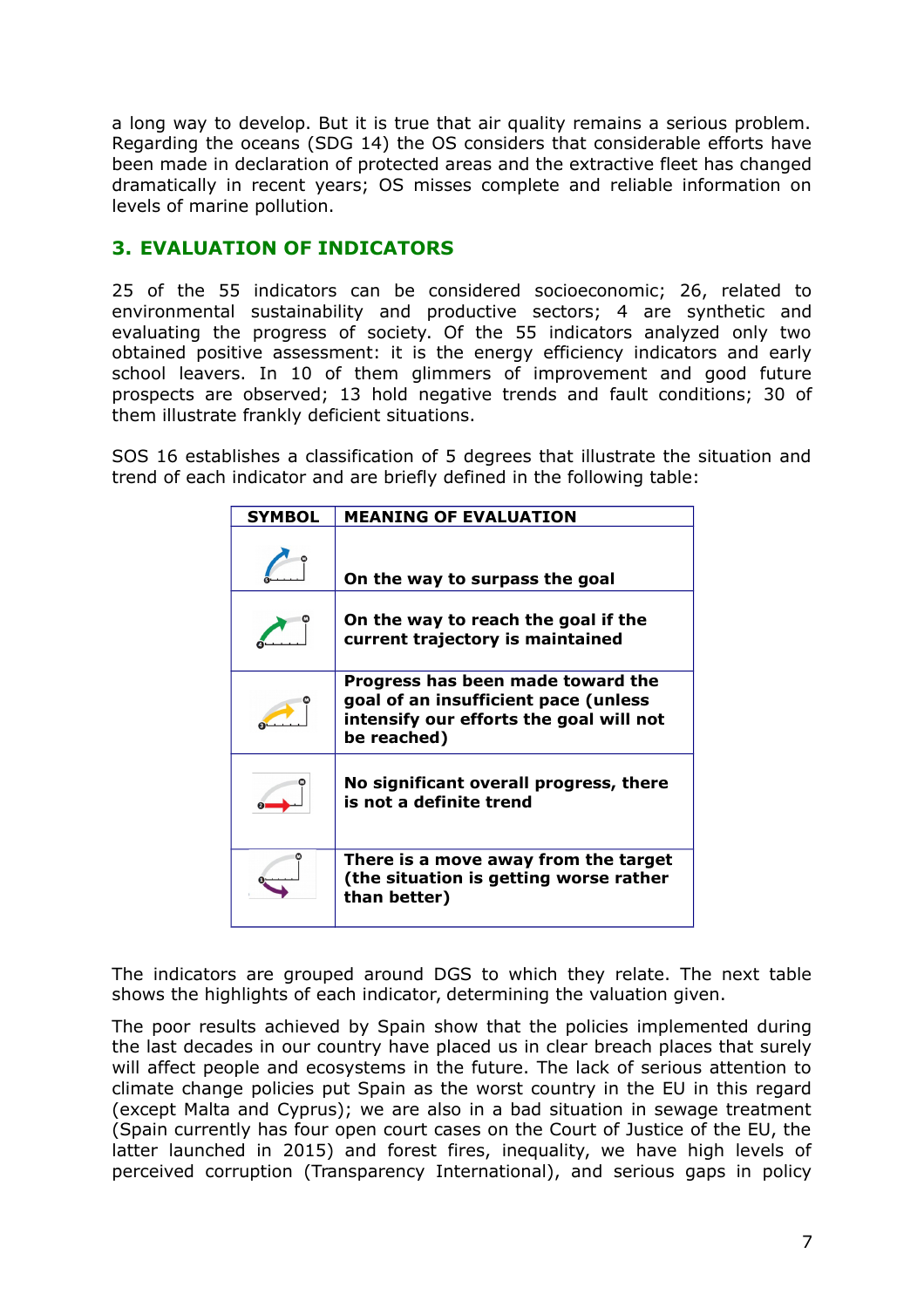innovation and public and private investment in research and development that bind to the problems in education, housing, health, etc., which show together a bleak scenario. These crucial data, linked to others such as the average increase in temperature in Spain in 2015 was 0,94ºC, detected by the AEMET, or that 2016 June has been the warmest month it is reported worldwide, force that new decision-makers must begin to take these issues seriously. Ignorance is not yet excuse.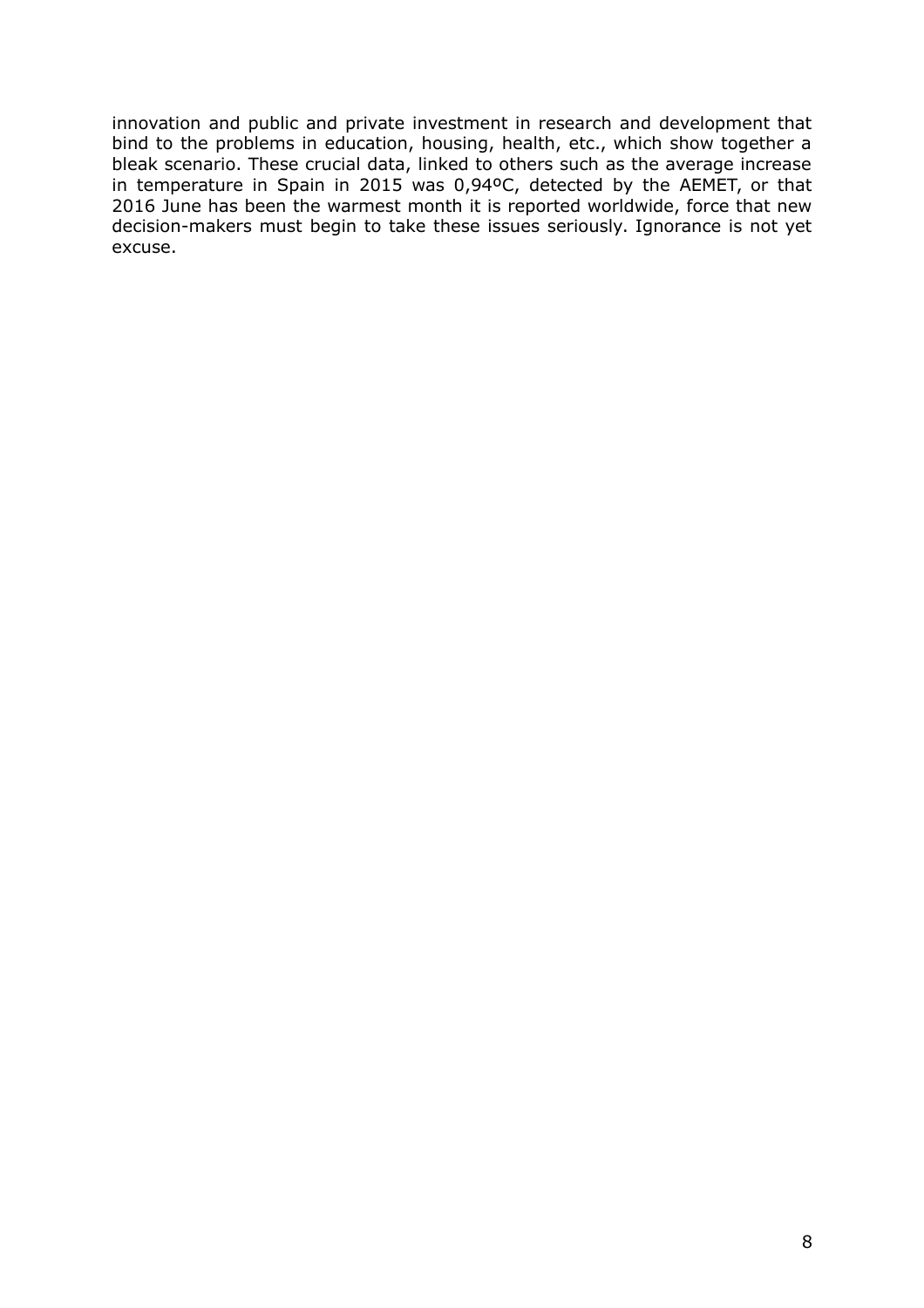|                                                  | <b>REPORT OF SUSTAINABILITY IN SPAIN 2016</b><br>(SOS16)<br><b>EVALUATION OF THE UNITED NATIONS SUSTAINABLE DEVELOPMENT</b><br><b>GOALS (SDG)</b><br><b>OBSERVATORY OF SUSTAINABILITY</b>                                                                                                                                                       |                         |
|--------------------------------------------------|-------------------------------------------------------------------------------------------------------------------------------------------------------------------------------------------------------------------------------------------------------------------------------------------------------------------------------------------------|-------------------------|
| <b>INDICATOR</b><br><b>ASSESSMENT</b><br>$(1-5)$ | <b>FACTS</b>                                                                                                                                                                                                                                                                                                                                    | <b>SDG</b>              |
| <b>Disposable</b><br>income                      | Close to three million people have moved from the middle to the lowest bracket in terms<br>of distribution of income. The average net disposable income has dropped from 17,042<br>euros to 15,408 euros between 2009 and 2015 (a reduction of 10.6%). The per capita<br>GDP in 2015 is still lower than in the early months of 2007.           | 1 <sup>NO</sup> POVERTY |
| <b>Net disposable</b><br>income                  | Average household spending between 2008 and 2014 has dropped by more than 4,600<br>euros, a total change of 14.7%. If we ignore the rise in prices since 2008, the real<br>purchasing power of income per capita in 2015 would be about 17,533 euros, about two<br>thousand euros under the power of income per capita during that year (2008). |                         |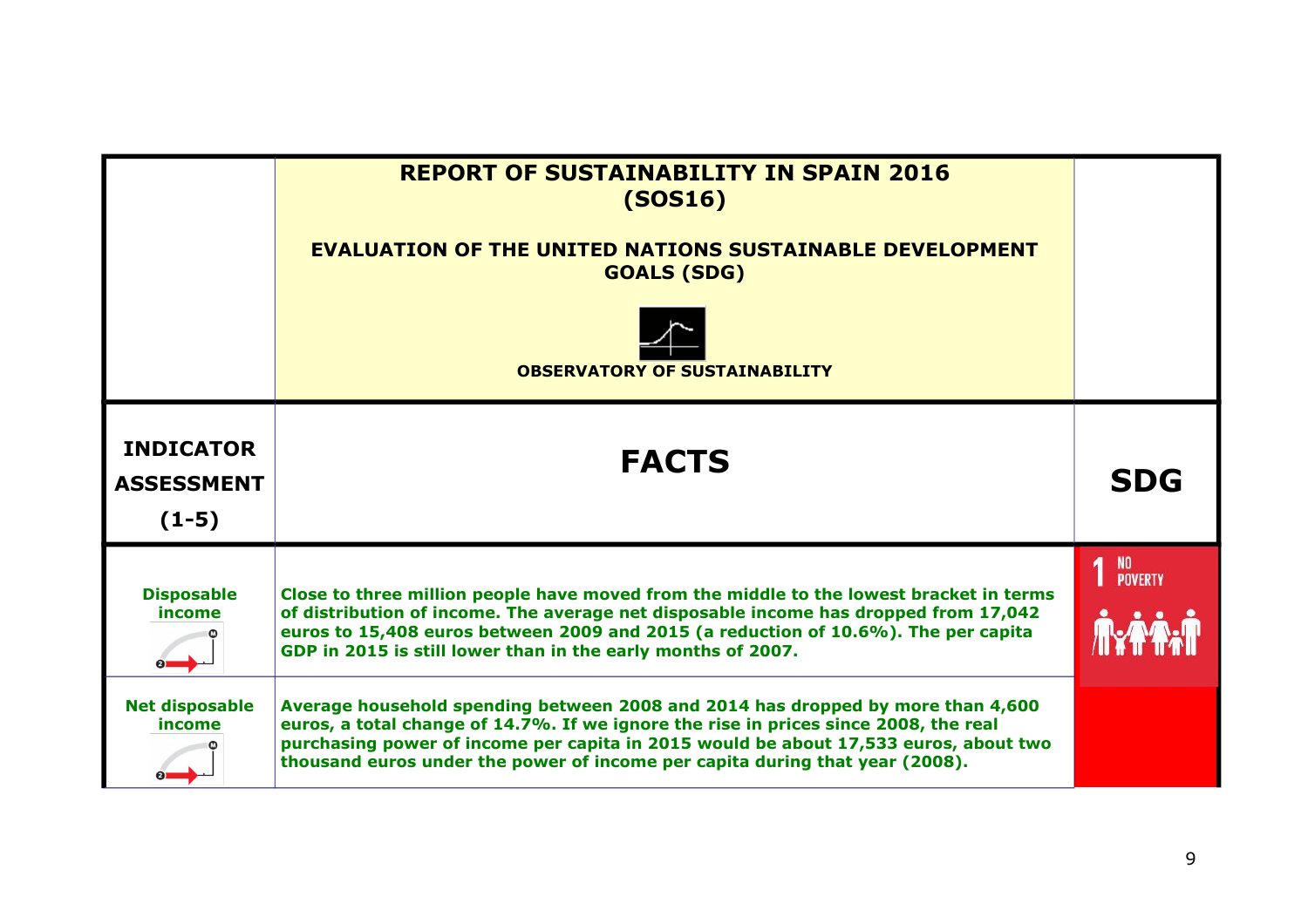| <b>Variation of</b><br>relative poverty                             | The European index measuring those at risk of poverty and exclusion, abbreviated<br>AROPE, reported a level of 29.2% of the entire population. Since 2009, the indicator has<br>risen 4.5 percentage points, making it the highest mark since the measure was first<br>calculated. The risk of poverty in Spain has risen from 20.4% in 2009 to 22.1% in 2015.<br>In 2014, 790,801 people fell below the poverty line. The percentage of the working poor<br>has increased from 11.7% in 2013 to 14.2% in 2014. | NO<br>Poverty |
|---------------------------------------------------------------------|-----------------------------------------------------------------------------------------------------------------------------------------------------------------------------------------------------------------------------------------------------------------------------------------------------------------------------------------------------------------------------------------------------------------------------------------------------------------------------------------------------------------|---------------|
| <b>Children in</b><br><b>Poverty</b>                                | In 2014, 2,982,272 children living in Spain were in risk of poverty or social exclusion.<br>2,540,763 children lived in homes whose incomes were below the poverty line. 1,397,868<br>children lived in extreme poverty. 791,385 children suffered material deprivation.                                                                                                                                                                                                                                        |               |
| <b>Hunger and</b><br><b>Malnutrition</b>                            | A lack of food may affect more than 1.9 million people in Spain. The demand for food has<br>continued to rise in 2012, without an end in sight. 17.2% of all food aid of the EU goes to<br>Spain. The Quality of Life Study found that 3.4% of homes can only eat beef, chicken, or<br>fish once every two days.                                                                                                                                                                                                | 2 ZERO        |
| <b>Productive</b><br>biodiversity and<br>sustainable<br>agriculture | Contamination by fertilizers and pesticides are one of the biggest problems facing<br>Spanish agriculture, even as there has been a clear decline in this problem throughout<br>the rest of the EU. In 2009/10, Spain used a total 3,768 thousands of tons of fertilizers<br>(nitrogenous, phosphatic, potassic and complex), a number which by 2014 had risen to<br>4,868 thousand tons.                                                                                                                       |               |
| <b>Integrated</b><br>agriculture and<br>ecology                     | Since 2014, Spain has ranked first in devotion to organic farming, and has been the EU's<br>leading exporter of organic products. Spain has roughly one million hectares dedicated to<br>integrated farming. The inscribed surface in organic farming (2014) was 1,663,189<br>hectares, compared to 1,593,197 in 2012. However, the percentage of organic farming<br>throughout the SAU remains very low.                                                                                                       |               |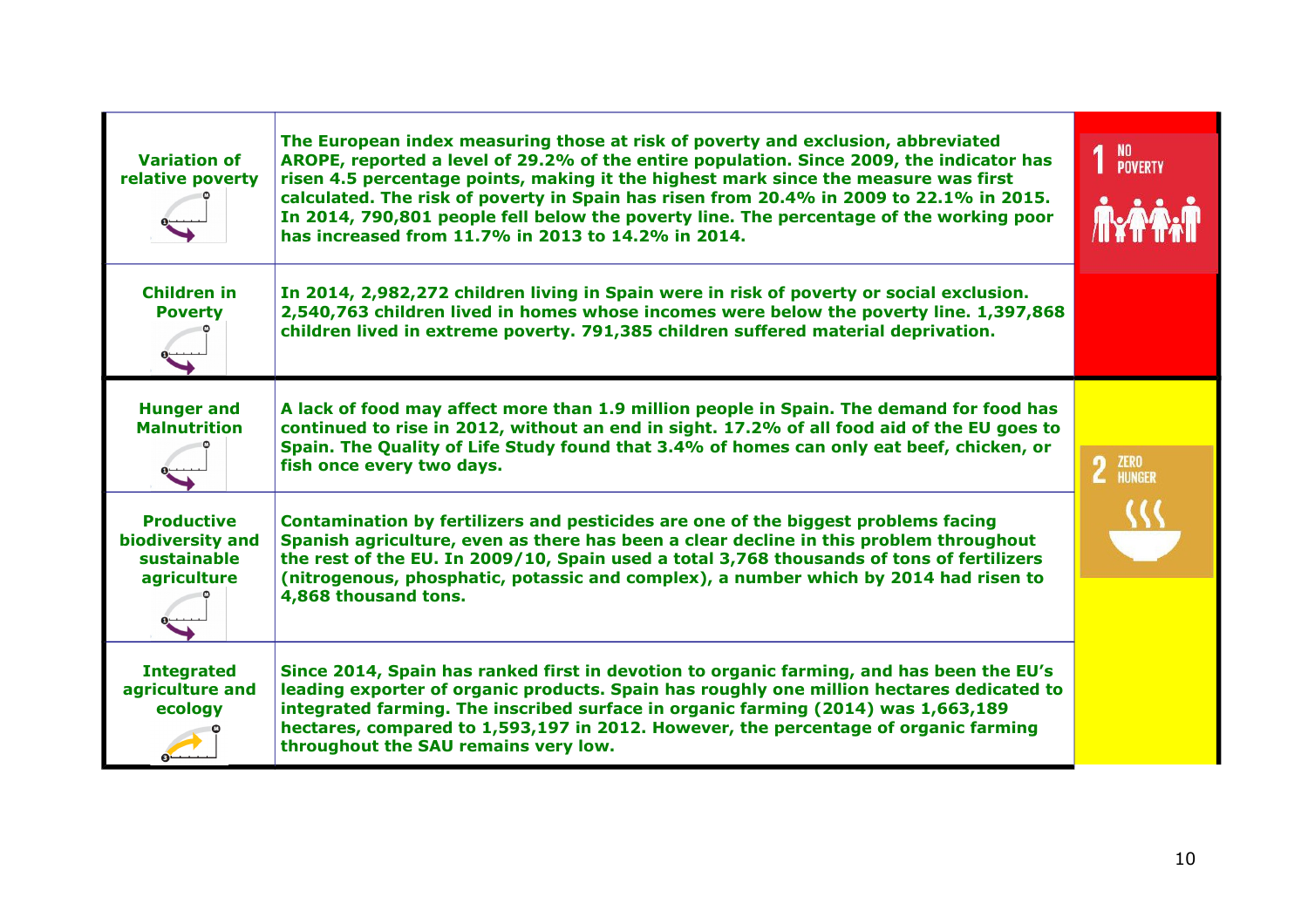| <b>State investment</b><br>in health and<br>welfare                            | In 2014 the budget of the Ministry of Health, Social Services and Equality was reduced by<br>35.6%. In 2015 its budget grew only 0.7% and 3.6% in 2016.                                                                                                                                                                                                                                                                                                                                                                                                                                                                                                                                                                                                                                           |                                    |
|--------------------------------------------------------------------------------|---------------------------------------------------------------------------------------------------------------------------------------------------------------------------------------------------------------------------------------------------------------------------------------------------------------------------------------------------------------------------------------------------------------------------------------------------------------------------------------------------------------------------------------------------------------------------------------------------------------------------------------------------------------------------------------------------------------------------------------------------------------------------------------------------|------------------------------------|
| <b>Public</b><br>expenditure on<br>pharmaceuticals<br>and medical<br>copayment | 14.76% of the population, due to their low income and high copayment, cannot afford the<br>purchase of medicine. This has percentage has risen from 5.4% in 2007 to averaging<br>around 15% of the population since 2013. In result, there has been a simultaneous<br>decrease in state expenditure on pharmaceuticals. There has been a slight upturn since<br>2013 in per capita spending and a decrease in the percentage of GDP, which is digressive:<br>1.31% in 2013 and 1.30% in 2015.                                                                                                                                                                                                                                                                                                     | GOOD HEALTH<br>And Well-Being<br>3 |
| <b>Human resources</b><br>for health care<br>and mortality rate                | According to the OECD (Health DATA) Spain will remain among the countries that spend<br>the least on health care, relative to the GDP of industrialized countries in the world,<br>through the year 2030. We continued in 2014 with a higher ratio (370 doctors / 100,000<br>citizens) than the EU average (332 doctors / 100,000 inhabitants). Between 2014 and<br>2015 Spain has improved slightly in the ratio of patients per primary care physicians in all<br>Autonomous Communities (Acs). However, it would take roughly 142,000 more nurses in<br>the healthcare system to reach the European average (811 nurses / 100,000 citizens in<br>2014). The development of nurses has decreased in 2014 and 2015. Currently, the ratio<br>of Spanish nurses is only 508 / 100,000 inhabitants. |                                    |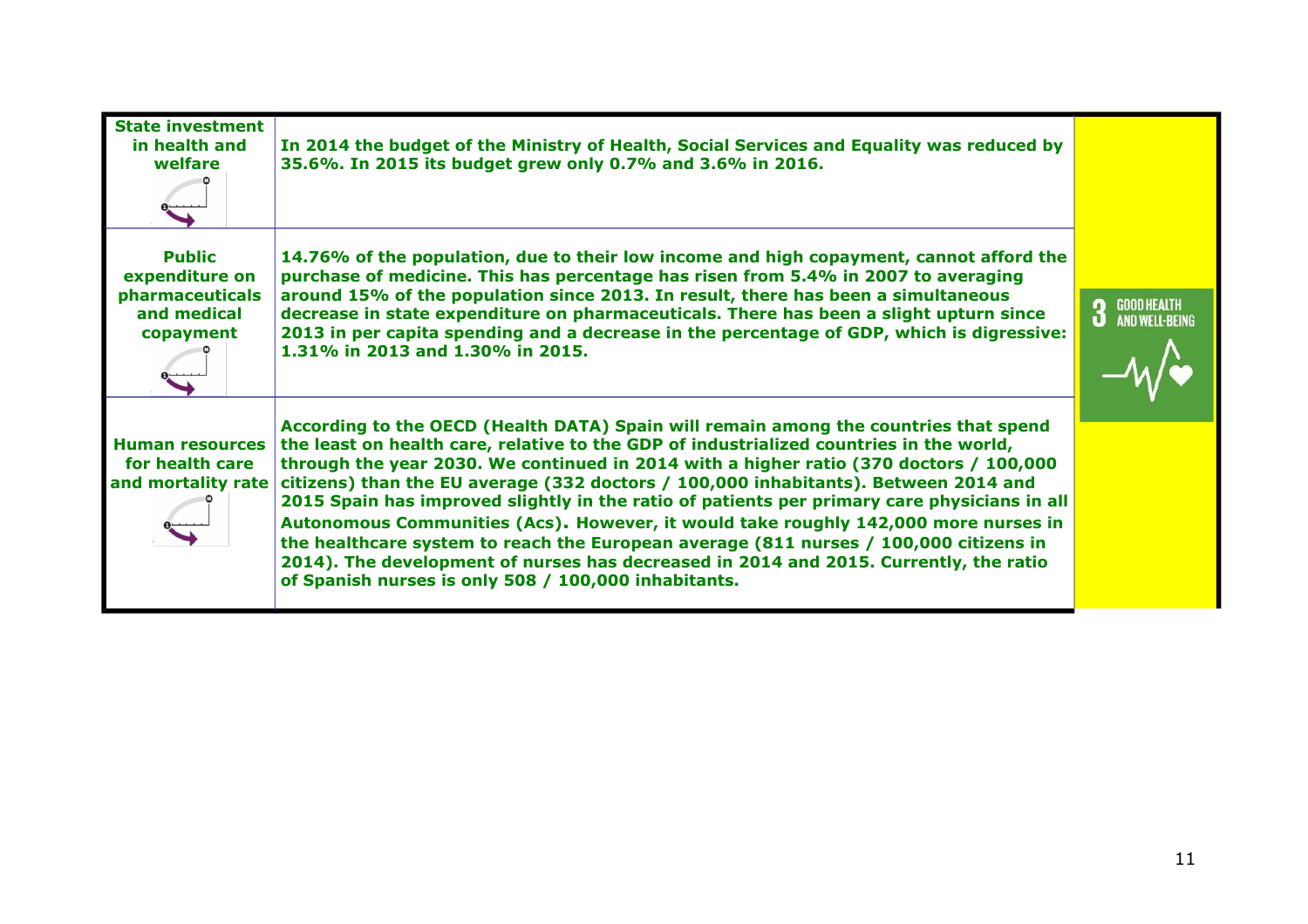| <b>Public</b><br>expenditure on<br>education (% of<br><b>GDP, government</b><br>investment per<br>student) | Public spending on education (as% of GDP) was 4.23% in 2015, similar to 2014 (4.25%),<br>according to the MECD. Yet the expenditure is even lower than in 2005. The negative<br>trend was consolidated in 2012, the year of large budget cuts. 2009 was the year of<br>greatest allocation in education, reaching 4.99%. Spain's allocates less to education than<br>the average of both the EU28 (5.25% in 2011) and also OECD (4.6 in 2011). Despite<br>Spain's 2015 Budget increasing spending to that of 9.28%, it is still insufficient.<br>Comparing the education budget of 2016 and 2011, there has been a cut of 12.64% in<br>money allocated. The ratio of state investment per student began to fall below the<br>European average starting in 2010. |                      |
|------------------------------------------------------------------------------------------------------------|-----------------------------------------------------------------------------------------------------------------------------------------------------------------------------------------------------------------------------------------------------------------------------------------------------------------------------------------------------------------------------------------------------------------------------------------------------------------------------------------------------------------------------------------------------------------------------------------------------------------------------------------------------------------------------------------------------------------------------------------------------------------|----------------------|
| <b>Ratio of number</b><br>of students per<br>teacher                                                       | State spending for teachers has improved in 2015. The 2012-13 year was the worst year<br>for teachers, especially for those teaching in public schools. According to the MECD,<br>teachers saw their presence diminish in classrooms by 21,899 educators. This reduction<br>came from the forceful entrance of the Royal Decree 14/2012 and 20/2012.                                                                                                                                                                                                                                                                                                                                                                                                            | QUALITY<br>Education |
| <b>PISA report on</b><br>education                                                                         | The competency of Spanish students in math and reading is below the average of the<br>OECD countries and the EU. According to the OECD's PISA report in 2015, one in four<br>Spanish students have not achieved basic mathematical competence; only 8% of Spanish<br>students attain high levels of mathematical achievement, 5 points below the OECD<br>average; 6% of Spanish students reach levels of excellence in reading comprehension,<br>below the OECD average (9%); the proportion of excellent students in science remains<br>unchanged since 2006 (5%), which is below the OECD average of 8%. 32.9% of Spanish<br>students have repeated at least one grade (the OECD average is 12.4%).                                                           |                      |
| Early dropout rate                                                                                         | In 2015, the rate of early school dropouts had fallen to 20.0%. In 2014 it was 21.9%.<br>Until 2009, the rate remained above 30%. Throughout the last ten years, the Spanish<br>rate has consistently been more than twice that of the average European rate. Spain<br>maintains this disproportion in 2015. The fall in unemployment in the years of economic<br>boom decisively influenced the rate increase, contrary to what happened in most EU<br>countries.                                                                                                                                                                                                                                                                                              |                      |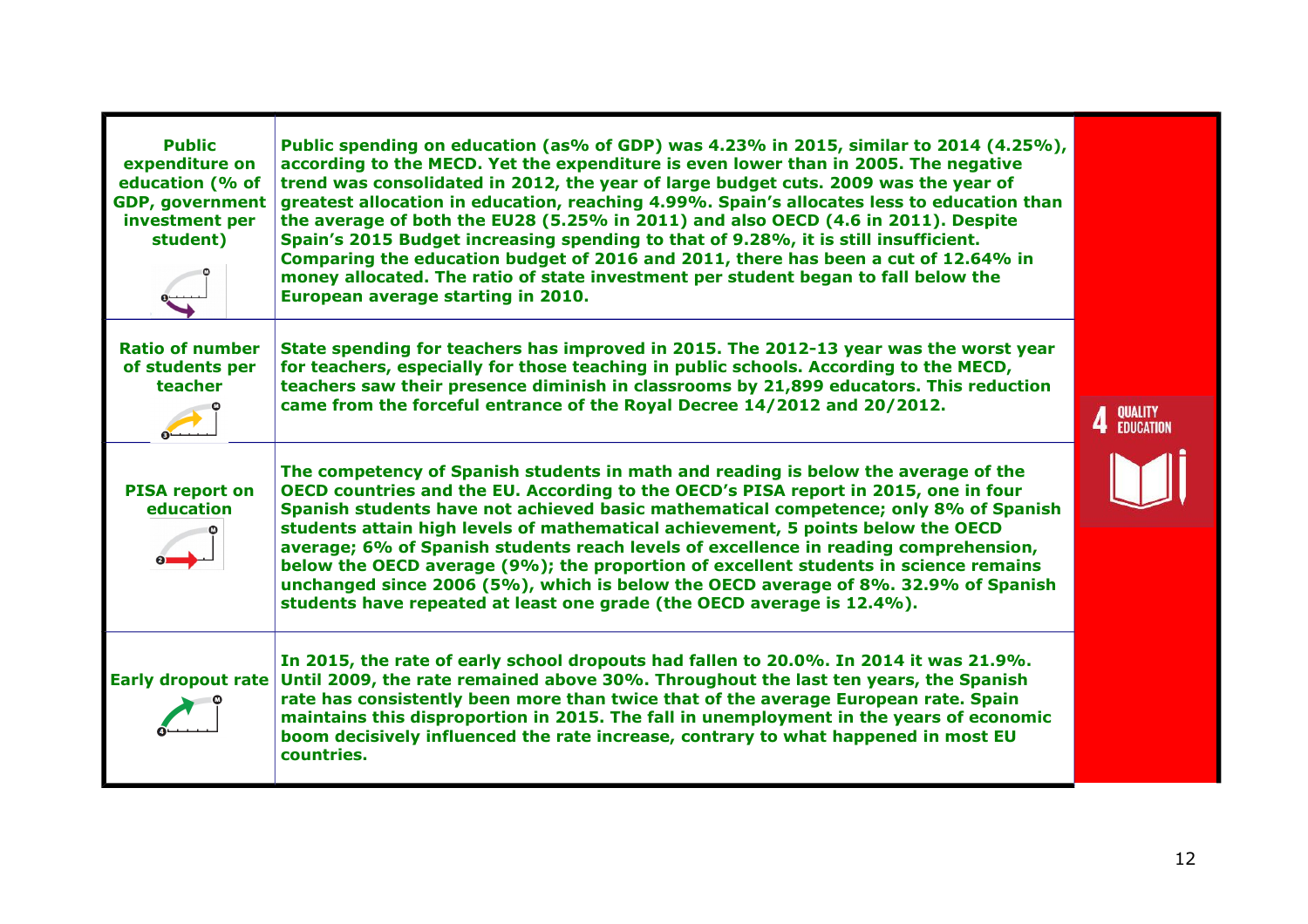| <b>Gender wage gap</b>          | The wage gap between men and women in Spain is 19.3% (EUROSTAT, 2013). This figure<br>is almost three points higher than the European average (16.4%), which translates to<br>women working 58 'free' days per year in comparison to their male peers. Spain, along<br>with only 9 other countries, is above the EU average. Men who work spend on average 9<br>hours of unpaid time per week performing domestic activities or care (dependent), while<br>women workers perform almost 26 hours a week on the same tasks, about four hours per<br>day.                                                                                                                                                                                                                                                                                                                                                                                                                                                                                                                      | <b>GENDER<br/>EQUALITY</b><br>$\overline{5}$ |
|---------------------------------|------------------------------------------------------------------------------------------------------------------------------------------------------------------------------------------------------------------------------------------------------------------------------------------------------------------------------------------------------------------------------------------------------------------------------------------------------------------------------------------------------------------------------------------------------------------------------------------------------------------------------------------------------------------------------------------------------------------------------------------------------------------------------------------------------------------------------------------------------------------------------------------------------------------------------------------------------------------------------------------------------------------------------------------------------------------------------|----------------------------------------------|
| <b>Gender-based</b><br>violence | In 2015 there have been 57 femicides (2012: 52 deaths; 2013 and 2014: 54 deaths).<br>Three murders have yet to be clarified, so the figure could rise. 821 women have been<br>killed by gender-based violence in Spain since 2003; equating to more than five femicides<br>per month for 13 years. Furthermore, since 2013 the dead children of battered women<br>are counted at the hands of the perpetrator: 13 children in just under three years: 834<br>fatalities in just over a decade. 2016 is expected to employ 25.22 million euros; a figure<br>still below 32 million was allocated to gender-based violence in 2010 or 30 million<br>attendants in 2011.                                                                                                                                                                                                                                                                                                                                                                                                        |                                              |
| <b>Water</b><br>consumption     | Between 2010 and 2013, according to INE data that studies the water supplied by<br>companies upstream (domestic, municipal and connected industries), the total volume of<br>water consumption has decreased by 5.7%, reaching 4,324 Hm3 in 2013. In 2013, the<br>volume of water registered and distributed to households was 2,218 Hm3, which<br>represented 69.1% of total water consumption. Economic sectors consumed 695 Hm3<br>(21.6%), while municipal consumption (garden irrigation, street cleaning and other uses)<br>amounted to 298 Hm3 (9.3%). Water consumption of households decreased by 3.9%<br>over the previous year (2012). The use of water for economic sectors 2.3% and 6.3%<br>municipal uses also reduced. The average household consumption has clearly declined<br>since 2010 from 144 l/person/day to 130 l/person/day (almost 10%). While these<br>reductions in water consumption do not refer to trends observed in the reduction of the<br>overall consumption of water, it is because agricultural water use do not appear in the<br>INE. | <b>6</b> CLEAN WATER                         |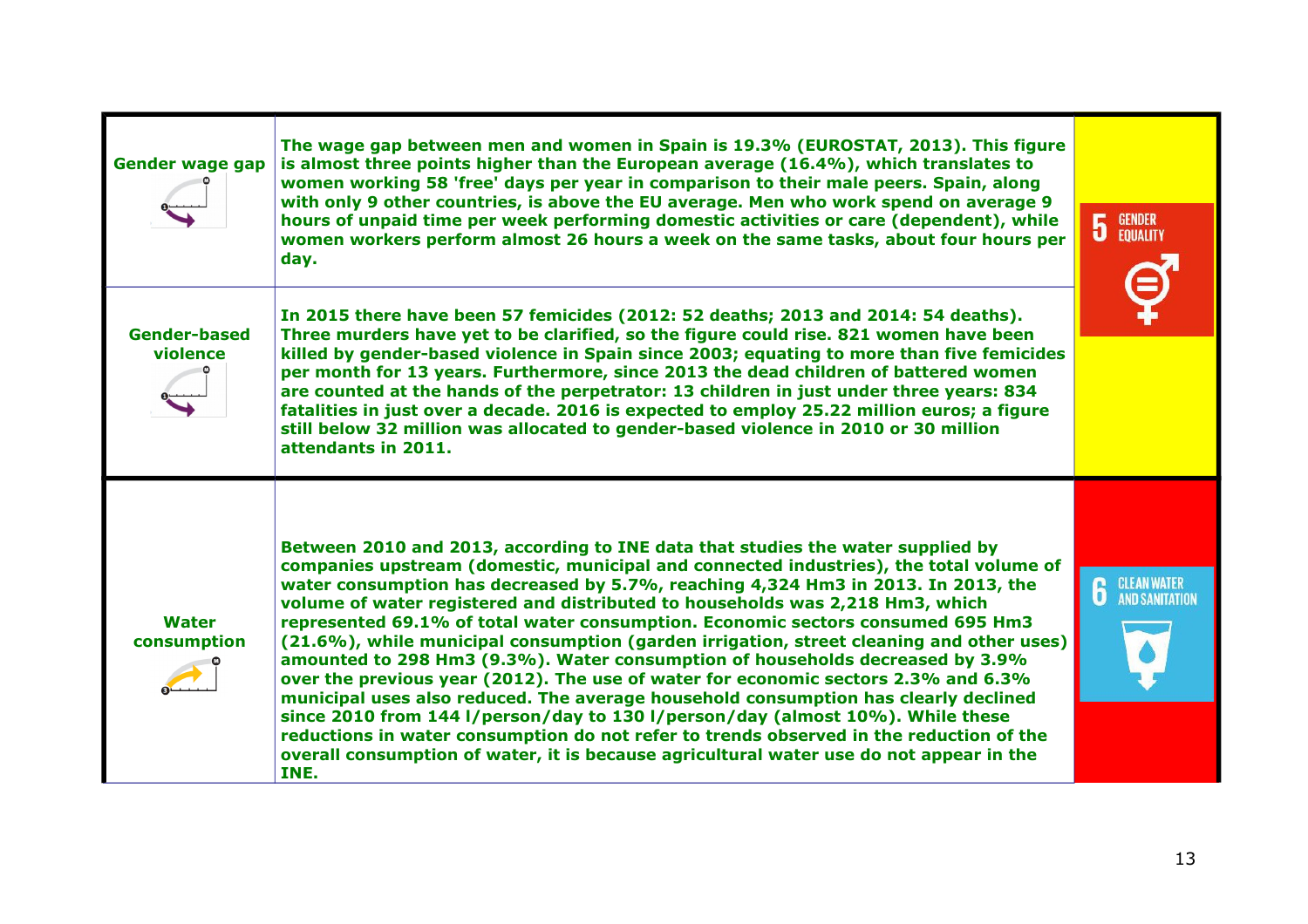| <b>Cost of water and</b><br>management<br><b>strategies</b> | The percentage of management through private and joint ventures reached 57% in 2015.<br>In 2012 this percentage did not exceed 50%. In September 2015 the European<br>Parliament issued a resolution explicitly supporting the European Citizens' Initiative to<br>defend the right to water (EPSU-led Right2Water ECI), backed by nearly two million<br>signatures. The unit cost of water has risen between 2010 and 2013 in a 21.2%. This rise<br>has been most prominent in the intended sanitation cost (increased by 42.4%) than the<br>intended supply cost (which increased by 18.5%).                                                                                                                                                                                         |                    |
|-------------------------------------------------------------|----------------------------------------------------------------------------------------------------------------------------------------------------------------------------------------------------------------------------------------------------------------------------------------------------------------------------------------------------------------------------------------------------------------------------------------------------------------------------------------------------------------------------------------------------------------------------------------------------------------------------------------------------------------------------------------------------------------------------------------------------------------------------------------|--------------------|
| <b>Sewage</b><br>treatment                                  | In 2015, the EU demanded that Spain come before the Court of Justice of the European<br>Union due to its failure, once again, of the directives on urban water waste. Spain is<br>currently involved in four cases concerning the lack of sewage treatment, affecting some<br>800 villages spread across the country. Spain refines only 84% of urban wastewater,<br>which does not comply with the requisition of the Directive.                                                                                                                                                                                                                                                                                                                                                      | <b>CLEAN WATER</b> |
| <b>Effluent reuse</b><br>debugging                          | In 2015, Spain was the number one country in the European Union in sewage effluent<br>reuse. The volume of reclaimed water was in 2015, 400 cubic hectometres, which is far<br>from the 1,200 projected by the government for 2015. The 54% of reclaimed water stops<br>agriculture in Murcia and Valencia.                                                                                                                                                                                                                                                                                                                                                                                                                                                                            |                    |
| <b>State of the</b><br>sustainability of<br>watersheds      | In almost every category analyzed by the Water Exploitation Index (WEI), Spain ranks<br>higher than the 40% threshold considered by the European Environment Agency as<br>"severe stress". This pressure is mainly due to agricultural activities, as demarcations<br>agriculture is responsible for 70% or more of total claims. In six of the ten districts<br>analyzed, the proportion of bodies of water ranked as "Good" does even measure as half,<br>although in 2015 all masses should have reached the "Good" or "Potentially Good." A<br>significant part of the budget of the Programs of Measures of the Water Plans are<br>dedicated to meeting the demands, although the basic objective of the Water Framework<br>Directive is to achieve and maintain good conditions. |                    |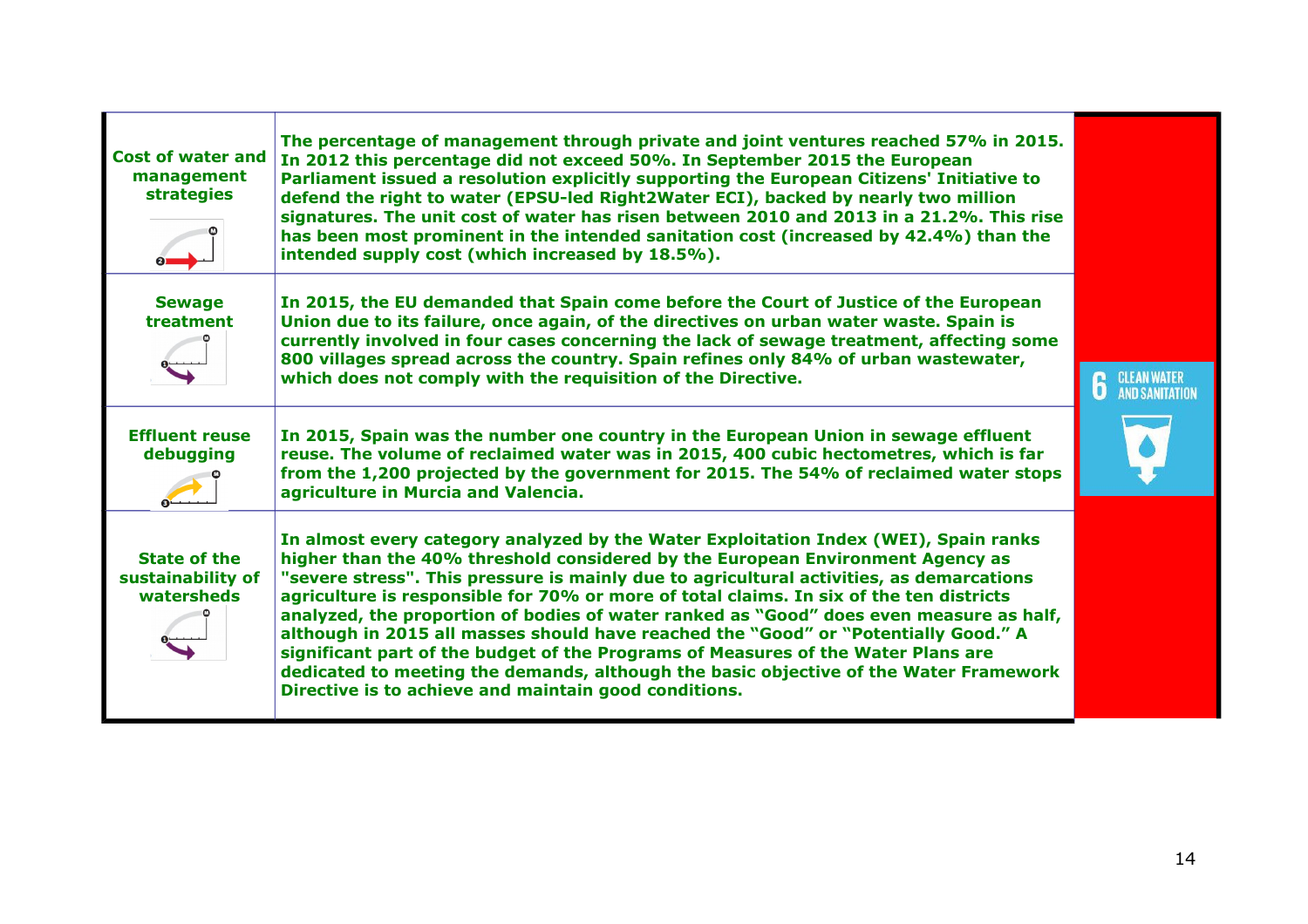| <b>Primary energy</b>       | The fall of primary energy consumption from 2007 to 2014 was 16.7%. Between 2013<br>and 2014 the demand fell 1.7%. The total electrical contribution to final energy demand<br>has reached 23.4%. This percentage has grown since 1990 at a rate of 1.4% per year,<br>confirming the robust electrification of the Spanish economy and hence the importance of<br>continuing progress in renewable electricity generation.                                                                                                                                                      |                                              |
|-----------------------------|---------------------------------------------------------------------------------------------------------------------------------------------------------------------------------------------------------------------------------------------------------------------------------------------------------------------------------------------------------------------------------------------------------------------------------------------------------------------------------------------------------------------------------------------------------------------------------|----------------------------------------------|
| <b>Coal use</b>             | Coal use grew in 2015 by more than 23% compared to 2014. 20.3% of the electricity<br>consumed in the peninsula last year was generated in thermal power plants using this<br>fuel. Coal was the second most used source in 2015, only behind nuclear energy (21.9%).<br>Thermal coal in 2014 contributed 16.8% of electricity (compared to 15% in 2013).<br>Thermal coal in 2014 contributed 16.8% of electricity (compared to 15% in 2013). In<br>April 2015 CO2 emissions electrical system grew 55% over the same month last year<br>mainly due to the rise of burning coal. | <b>AFFORDABLE AND</b><br><b>CLEAN ENERGY</b> |
| <b>Energy intensity</b>     | Energy intensity in 2014 compared to 2013 represents an improvement in final energy of<br>4.0% and 3.1% in primary energy, given some change in the composition of the energy<br>mix. Thus, the variation of intensity has increased from 160.9 tepEP / M $\epsilon$ and 114.8<br>tepEF / M $\epsilon$ in primary energy (EP) and end (EF) respectively in 2000 to 126.7 tepEP / M<br>€ and 89.4 tepEF / M $\epsilon$ in 2014 (with reference to $\epsilon$ 2005); improvement in the period<br>has been at rates of 1.7% IP; IF while it was 1.8.                              |                                              |
| <b>Energy</b><br>dependence | In 2013 for the first time Spain reached a record low with 70.3% of energy dependence,<br>near the psychological threshold (1/3 of domestic production; dependence 66.6%),<br>resulting in a rebound to 73.2% in 2014, with a drop of 2.3%. This fact is even more<br>unfortunate to put ourselves in a scenario in 2014 where there was a decline in primary<br>energy demand of 1.8%, a decline in gross electricity 2.5%, and GDP growth of 1.4%.                                                                                                                            |                                              |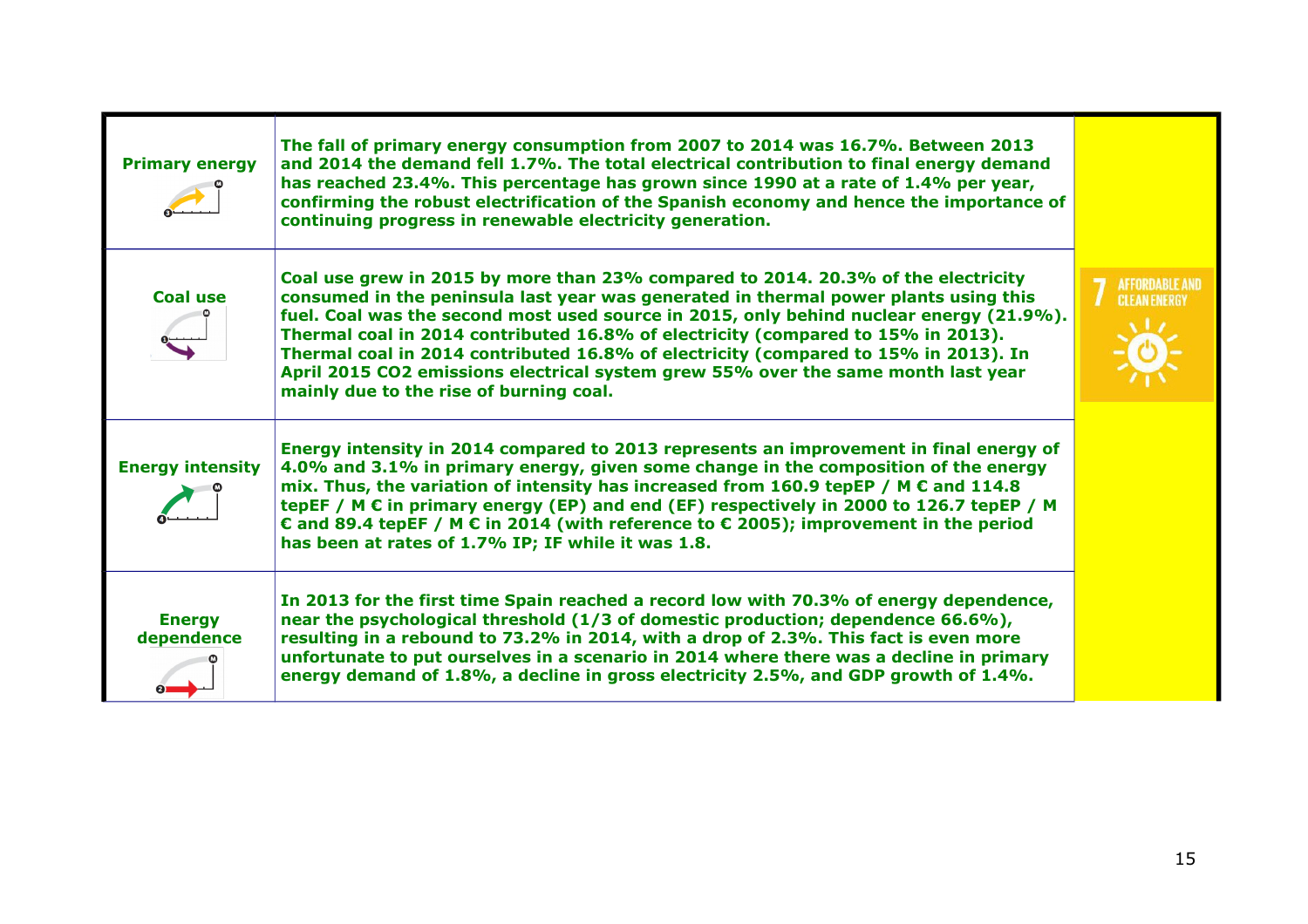| <b>Renewable</b><br>energy  | Wind power in 2014 ranked second in the energy mix, but in 2015 has dropped by 5.7%<br>compared to 2014. The photovoltaic solar represented 3.1% of the energy mix. In 2015<br>only 2 new MW installed wind and only 25 MW in 2014. And, mainly due to weather,<br>production of hydraulic energy dropped more than 28% compared to 2014. Spain fell 12<br>places in the ranking of quality climate policy climate Change Performance Index 2016<br>and ranks among the countries of "poor" results (since 41 of 58, just over Austria and<br>Estonia in the group of the EU). Spain represents one of only 4 of the 58 countries with<br>declining trends in renewable energy, classified in the group of "very poor" results. | <b>AFFORDABLE AND</b><br><b>CLEAN ENERGY</b> |
|-----------------------------|---------------------------------------------------------------------------------------------------------------------------------------------------------------------------------------------------------------------------------------------------------------------------------------------------------------------------------------------------------------------------------------------------------------------------------------------------------------------------------------------------------------------------------------------------------------------------------------------------------------------------------------------------------------------------------------------------------------------------------|----------------------------------------------|
| <b>Energy poverty</b>       | Energy poverty in Spain has increased by 22% between 2012 and 2014 (latest available<br>data) being located above the EU27 average and the values of 2007. The rise in energy<br>poverty rates according to different methodologies occur parallel to the increase in unit<br>costs of natural gas and electricity for domestic consumers, in which Spain ranks second<br>and fourth country with highest prices.                                                                                                                                                                                                                                                                                                               |                                              |
| <b>Unemployment</b><br>rate | The number of precarious contracts in 2015 reached a record high although<br>unemployment has fallen from 26.94% in 2013 to 20.90% in the fourth quarter of 2015.<br>The total number of unemployed has fallen by 678,200 people per year, down from<br>436,100 in men and 242,100 among women. However, insecurity grows: The average<br>duration of contracts and short workweeks (seven days or less) has decreased and now<br>account for 25% of the total. In 2015 the record was broken in the number of temporary<br>contracts, with 17.07 million. However, contract rate is still lower (around 26%) which<br>was in 2007 (31.5%). However the average length of contract is lower now than eight<br>years ago.        | DECENT WORK AND<br>ECONOMIC GROWTH           |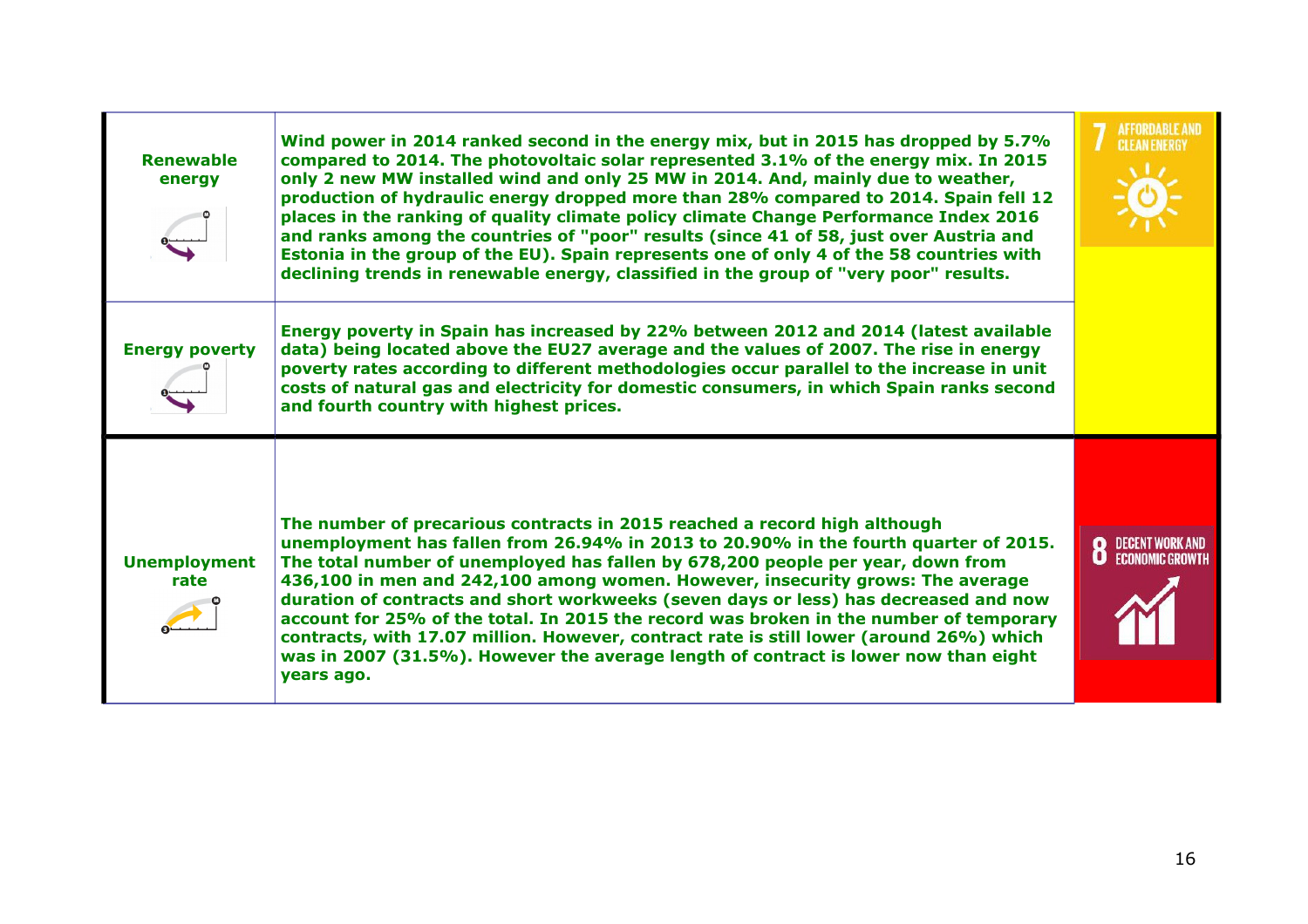| Long-term<br>unemployment<br>rate | In 2016 only Greece has worse data in this category than Spain. 14% of our workforce<br>has been unemployed for more than a year, of which 70% have been seeking<br>employment for at least two years. There are more than 3.1 million long-term<br>unemployed in Spain today and when considering those who have taken more than two<br>years unemployed, the number rises to 2.3 million. Almost 2.5 million people have been<br>unemployed for more than one year and receive no benefit; 1.8 million people have been<br>unemployed for more than two years and receive no benefit.                                                                                                                                                                                                                                                                                                                                                                                                                                                       |                                          |
|-----------------------------------|-----------------------------------------------------------------------------------------------------------------------------------------------------------------------------------------------------------------------------------------------------------------------------------------------------------------------------------------------------------------------------------------------------------------------------------------------------------------------------------------------------------------------------------------------------------------------------------------------------------------------------------------------------------------------------------------------------------------------------------------------------------------------------------------------------------------------------------------------------------------------------------------------------------------------------------------------------------------------------------------------------------------------------------------------|------------------------------------------|
| Youth<br>unemployment<br>rate     | Spain's youth unemployment rate is more than double the average European youth<br>unemployment rate and more than five times its value against the countries located in<br>the best positions of the ranking throughout the EU. The highest rates of youth<br>unemployment were: Greece (49.5% in September 2015), Spain (47.5%), Croatia<br>(45.1% in September) and Italy (38.1%). Meanwhile, countries with lower youth<br>unemployment rates were: Germany (7%), Denmark (9.9%) and Austria (10.9%). The<br>Labour Force Survey shows that in Spain the total of 1,549,300 "Ninis" (those who do not<br>work or study) between 16 and 29 years in the third quarter of 2015, two out of three<br>were unemployed (994,800), while the rest were inactive (554,600). The number of<br>"Ninis" increases with age, so that almost half of them (705,200) were between 25 and<br>29 years. In the first half of 2015 only 20.8% of those under age 30 are emancipated,<br>and of them only 15.7% have enough to live on their own resources. | <b>8</b> DECENT WORK AND ECONOMIC GROWTH |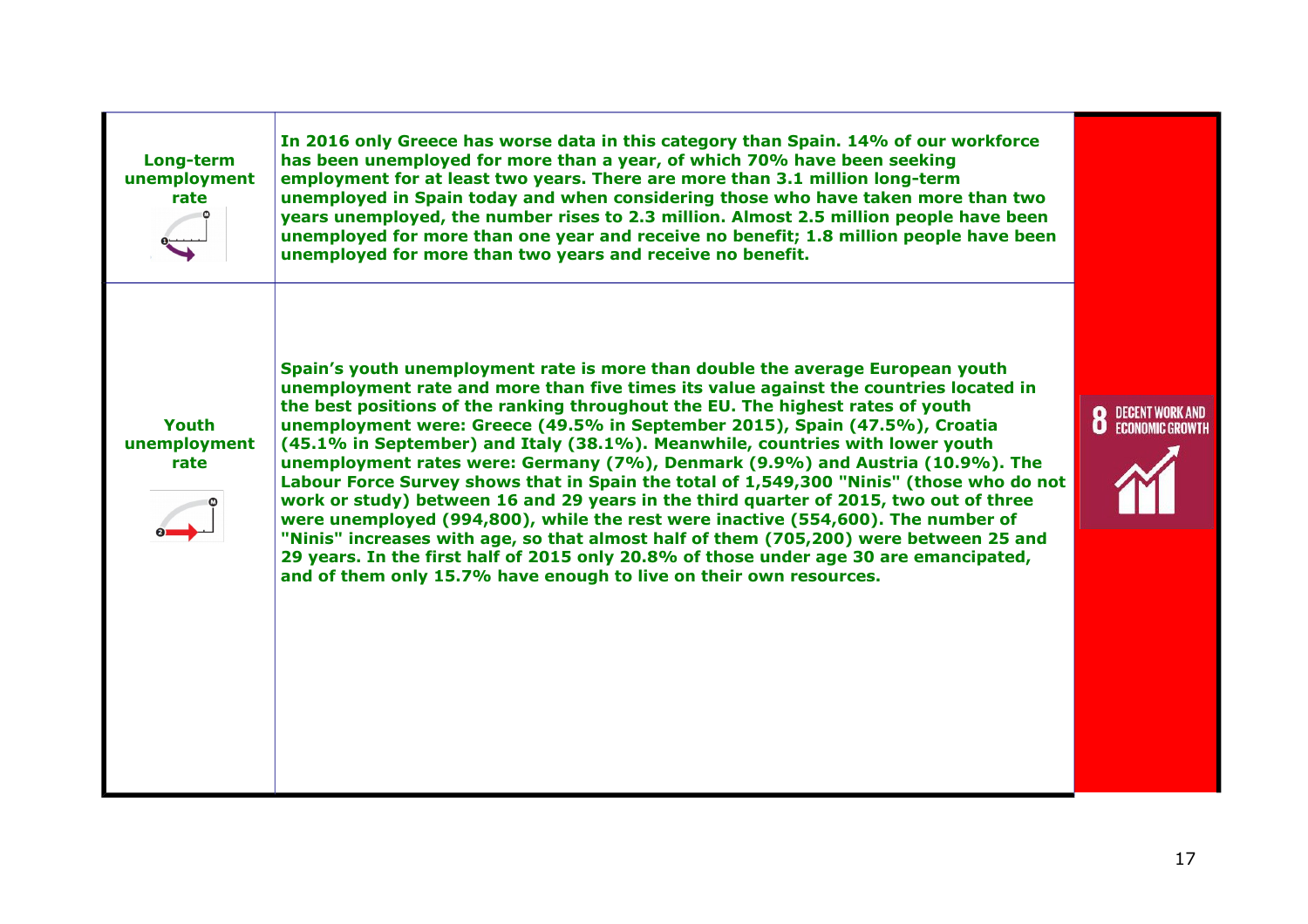| <b>Public and private</b><br>expenditure on<br>$R+D+i$ (% of<br>GDP) | Spain held a percentage of investment in R+D+i of 1.24% in 2015 (ALTRAN Index), far<br>from the goal of the European Strategy 2020 set at 3% of GDP. Resources for science<br>have fallen in Spain by 34.69% between 2009 and 2013 according to the OECD, which<br>places Spain as the European country that has slashed budgets most for scientific<br>research, under Greece, Portugal, Italy and Ireland and 33 percentage points below the<br>EU average, which has increased funding games by an average of 0.16%. If between<br>2009 and 2016 Spain had maintained funding levels of 2009 in science research, Spanish<br>science would have received 20,000 million euros in the period. The budget for 2016 has<br>increased by 0.36% over 2015 on a global basis, but still represents 66% of the<br>resources allocated in 2009 (historical ceiling) and 75% of the investment in 2011, which<br>makes it impossible to comply with the European average. It would require an annual<br>growth maintained endowment of 4.22% over the next 10 years (until 2026) just to<br>reach 2009 levels. | INDUSTRY, INNOVATION<br>AND INFRASTRUCTURE<br>Q<br>IJ |
|----------------------------------------------------------------------|----------------------------------------------------------------------------------------------------------------------------------------------------------------------------------------------------------------------------------------------------------------------------------------------------------------------------------------------------------------------------------------------------------------------------------------------------------------------------------------------------------------------------------------------------------------------------------------------------------------------------------------------------------------------------------------------------------------------------------------------------------------------------------------------------------------------------------------------------------------------------------------------------------------------------------------------------------------------------------------------------------------------------------------------------------------------------------------------------------|-------------------------------------------------------|
| <b>Gini and Palma</b><br>income inequality                           | In 2014, the OXFAM Intermón Palma index gave Spain 1.36. With a Gini index of 34.7%<br>in 2014 Spain was one of the most unequal countries in the EU. FOESSA points to equally<br>high Gini values for 2014: 33.99% in 2014 with a rise of 5.6% between 2009 (32.19) and<br>2014. The 80-20 ratio of inequality has also grown in those years by 15.9% (2009: 5.47,<br>2014: 6.34). The Tax Agency diffuses in the spring of 2015 that household income fell by<br>8.8% during the crisis and has fallen by 5.5% since 2011. In 2014, the income of<br>households rose slightly, by 0.2%, insufficient to offset declines in previous years. The<br>differences have increased and average incomes have declined, which has produced a<br>collapse of the lowest incomes. About 10,000 million euros would be the amount needed<br>to ensure adequate protection of those most vulnerable social groups.                                                                                                                                                                                                 | REDUCED<br>Inequalities                               |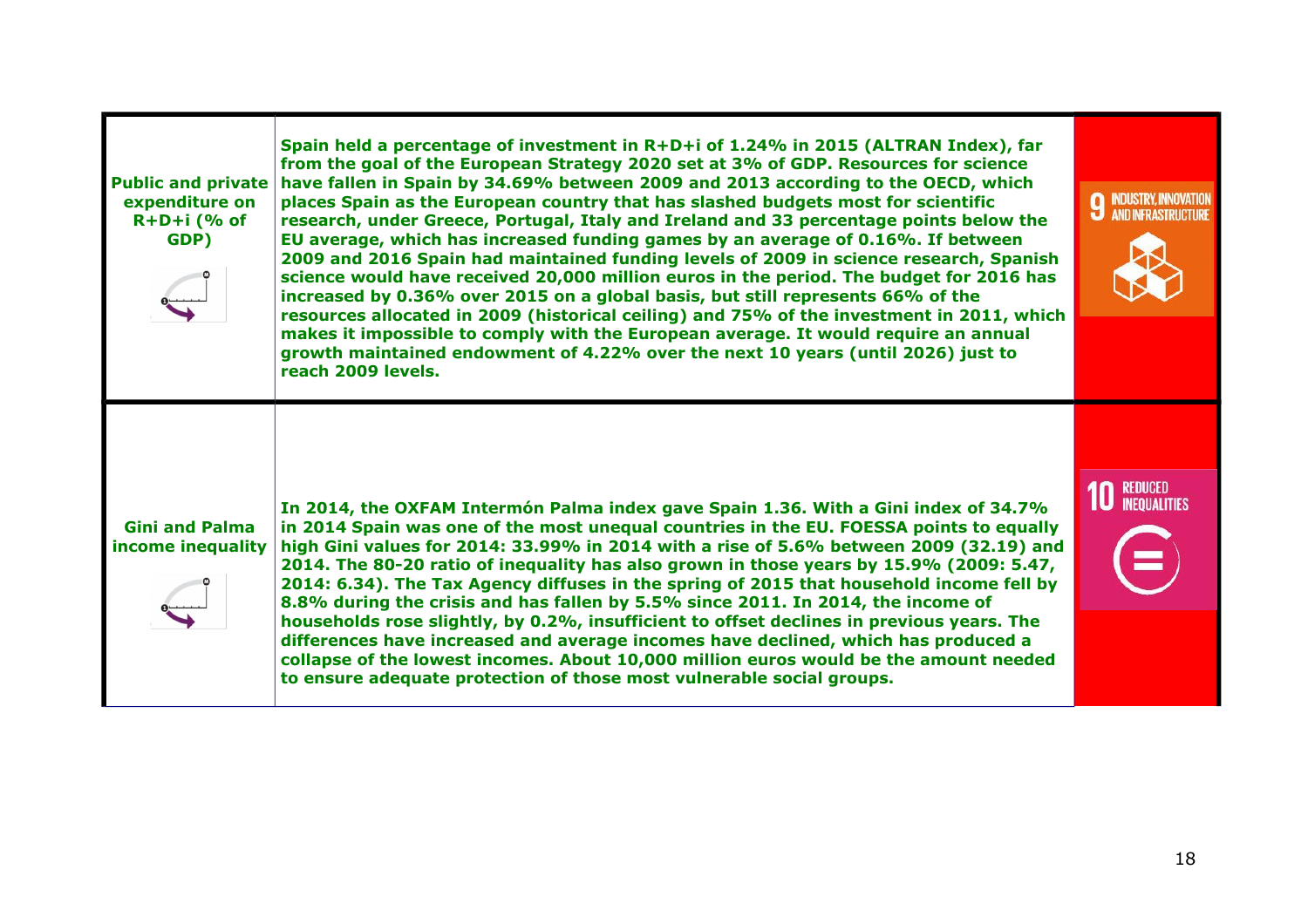| <b>Gini and Palma</b><br>consumption<br>inequality | The rebound in consumption during 2014 is due to increased spending by the middle<br>class and wealthier households. The ratio of Palma fell until 2012 and then increased. In<br>2014 the Palma ratio was 0.9. With the Palma ratio adjusted for the period 2007-2014 of<br>0.97, it represents an increase in inequality in consumption of 7.8%. The Gini index<br>behaves in parallel to that of Palma in the same period. In 2013 a change of trend was<br>accentuated in 2014: the increase in household spending middle-class and wealthier<br>while made by disadvantaged continues to decline, which has resulted in a spike of<br>inequality.                                                                                                                                                                                                                             | <b>REDUCED</b><br><b>INFOUALITIES</b> |
|----------------------------------------------------|------------------------------------------------------------------------------------------------------------------------------------------------------------------------------------------------------------------------------------------------------------------------------------------------------------------------------------------------------------------------------------------------------------------------------------------------------------------------------------------------------------------------------------------------------------------------------------------------------------------------------------------------------------------------------------------------------------------------------------------------------------------------------------------------------------------------------------------------------------------------------------|---------------------------------------|
| <b>Land use</b>                                    | Between 1987-2011, use of artificial surfaces has increased to almost double the amount<br>used up until 1987. In the last period from 2005 to 2011 there was an increase of 40<br>thousand hectares per year of artificial surface coinciding with the peak of the housing<br>bubble of 2008. An increase in forest areas and a decrease in agricultural by almost 200<br>thousand hectares per year during the same period is also observed.                                                                                                                                                                                                                                                                                                                                                                                                                                     | SUSTAINABLE CITIE<br>AND COMMUNITIES  |
| <b>Coastal land use</b>                            | Between 1987 and 2011 there were more than two hectares urbanized every day in the<br>first 500 meters of coastline. Occupational changes on the coast are data of high<br>importance that indicates the magnitude of the transformation of one of the most<br>valuable and threatened while territories. The coastline is a scarce resource of strategic<br>importance under multiple pressures. The 8,000 kilometers of coastline permit a small<br>strip of the order of 4.25% of the land area (up to the first 5 km) and accounts for 44%<br>of the population. In the period 1987-2011 the coast has undergone an accelerated and<br>intense process of urbanization in the first kilometers of coastline. This is an average of<br>more than two hectares urbanized each day, in the first 500 meters of coastline, from<br>58,000 hectares nearly 76,000 in just 22 years. |                                       |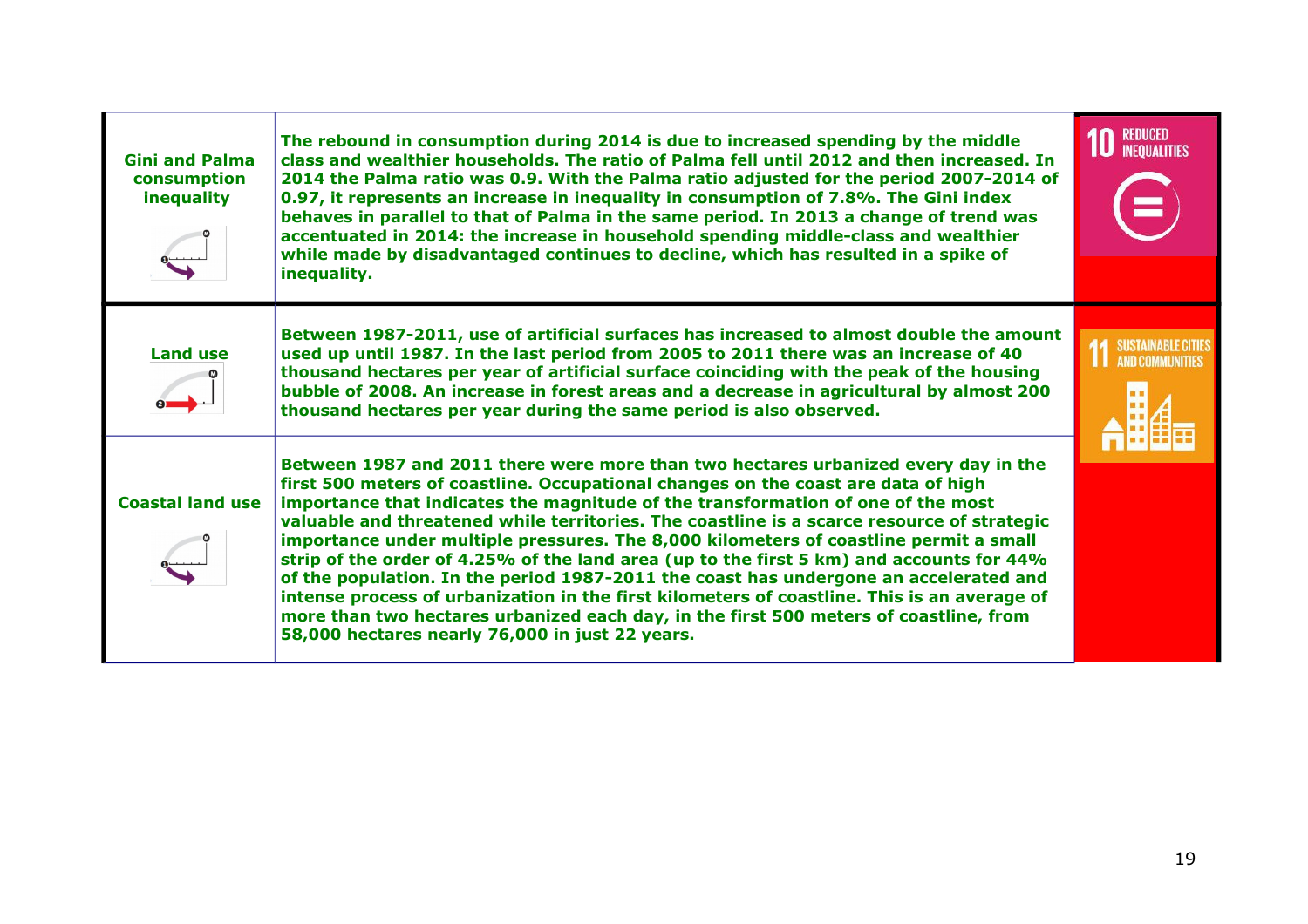| <b>Housing access</b> | According to the 2011 Census the relative amount of the vacant homes in Spain was<br>13.7%, much higher wing of the neighboring countries. In Spain they have been built<br>1.56 million homes between 2008 and 2015, equivalent to 6.4% of the total housing<br>stock. 389,000 new homes were empty in 2015, 24.9% of completed since 2008.<br>According to the Bank of Spain in 2007 the figure was 300,000, an amount that increased<br>to about 700,000 by 2010. In 2015 there were still. 86% of new empty homes are in the<br>hands of Banking and SAREB. The average number of years needed to cover the purchase<br>of a home in Spain salary has dropped to 7.4 years in 2015 compared to 7.6 years in 2014<br>to 13.7 years and the highest peak of the bubble. Although the national average is lower<br>than in other years, it is a figure that is still far from the 4 years of salary that would<br>define a reasonable ratio. Our rate of subsidized housing is only 1.1% compared to 32%<br>in the Netherlands, 23% in Austria, 18% of UK and 17% in France. The stock of<br>affordable housing rent in Spain does not exceed 2% of the main housing, percentage<br>falls far below the 9% EU average. | <b>14 SUSTAINABLE CIT</b><br>ш<br><b>AND COMMUNITIE</b> |
|-----------------------|-------------------------------------------------------------------------------------------------------------------------------------------------------------------------------------------------------------------------------------------------------------------------------------------------------------------------------------------------------------------------------------------------------------------------------------------------------------------------------------------------------------------------------------------------------------------------------------------------------------------------------------------------------------------------------------------------------------------------------------------------------------------------------------------------------------------------------------------------------------------------------------------------------------------------------------------------------------------------------------------------------------------------------------------------------------------------------------------------------------------------------------------------------------------------------------------------------------------------|---------------------------------------------------------|
| <b>Transportation</b> | Transportation is a sector that contributes about 6% of GDP (one point higher than the<br>EU average), provides direct and indirect employment to 4.5% of the labor force and the<br>average investment annual in transport infrastructure represents more than 1% of<br>Spanish GDP. 40% of energy consumption in Spain comes from transportation, and they<br>produce 35% of total CO2 emissions. In freight transportation, the roads have the<br>highest demand (90%). This is followed by rail (5%) and air (4%). In freight transport<br>the road is the main protagonist. Air transport and rail lost share, while the road has<br>remained stable over the years. The energy intensity of road transport exceeds that of<br>other modes, including air transport. The whole sector closed 2015 with a movement of<br>209,387 million tons / km, representing an increase compared to 2014 of 6.96%.<br>Domestic traffic growth in tons/kilometer was 7.08%, while international traffic grew<br>6.74%, with growth in imports of 5.95% and exports by 6.2%. Cars are responsible for<br>11% of total emissions of CO2 equivalent in our country.                                                                |                                                         |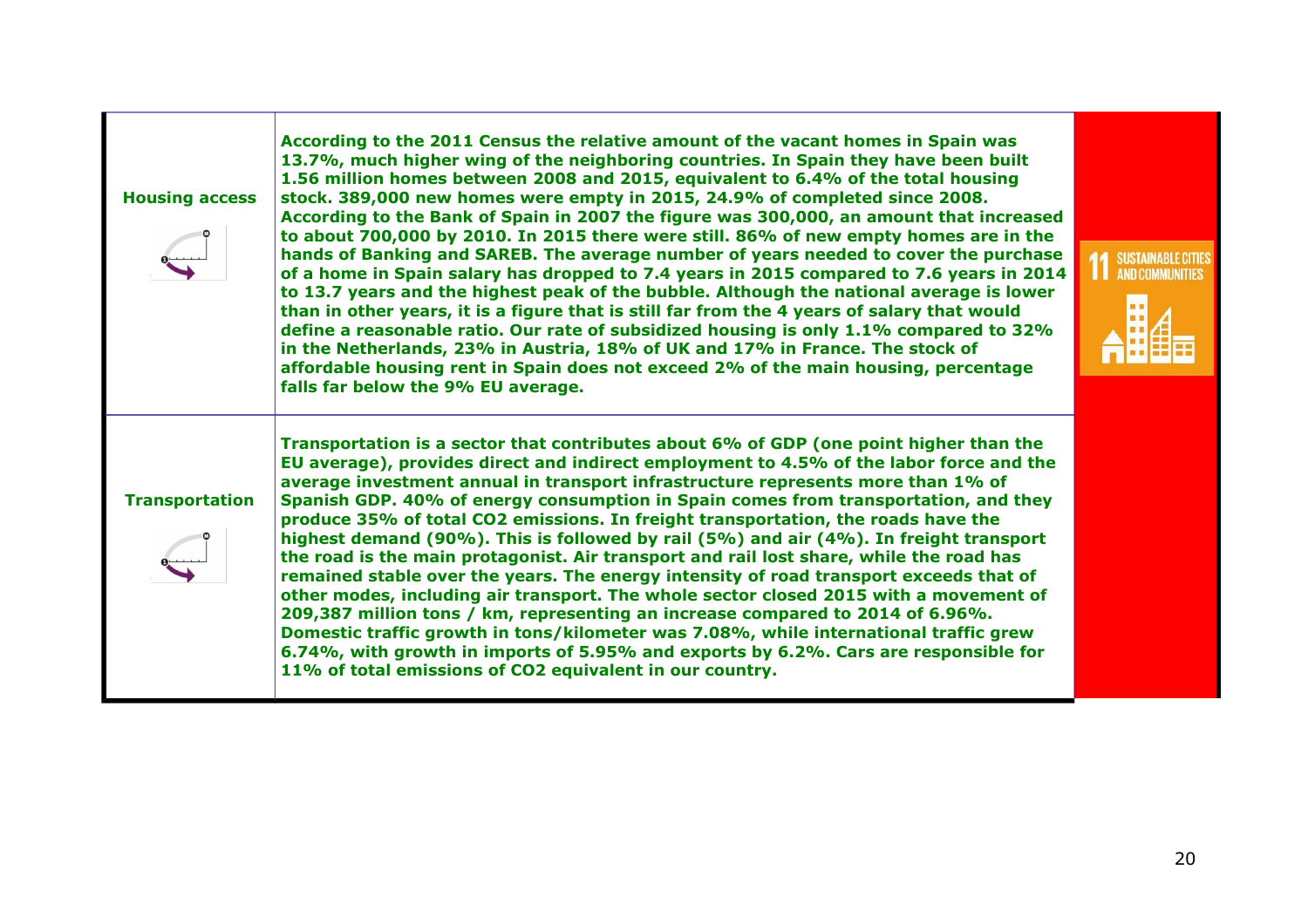| <b>Reuse and recycle</b><br>in packaging<br>waste         | Since 1998 the recycling rate of packaging waste has risen from 4.8% to 73.3%. This<br>percentage must be improved to achieve 100%. There are still areas of great waste, as<br>there are hazardous waste containers that are not treated properly. No special<br>geographical differences are recognized as autonomous communities. The packaging<br>collection system provides coverage to 99% of the population. In 2015 this was collected<br>in separate collection systems, totaling 1,300,339 tons of packaging waste. By type of<br>material, the total distribution is 445,051 tons of plastic (34.23%), 267,896 tons of<br>metals (20.60%), 580,585 tons of paper and paperboard (44.65%) and 6,807 ton of<br>wood (0.52%). |                                                               |
|-----------------------------------------------------------|---------------------------------------------------------------------------------------------------------------------------------------------------------------------------------------------------------------------------------------------------------------------------------------------------------------------------------------------------------------------------------------------------------------------------------------------------------------------------------------------------------------------------------------------------------------------------------------------------------------------------------------------------------------------------------------------------------------------------------------|---------------------------------------------------------------|
| <b>Resuse and</b><br>recycle of glass<br>packaging weight | In 2015 725 thousand tons were collected. Glass recycling in 2014 has managed to avoid<br>the extraction of 833,000 tons of raw materials, saving 1,875,000 MW / h of energy and<br>preventing the emission of 1,875,000 tons of CO2 as Ecoglass.                                                                                                                                                                                                                                                                                                                                                                                                                                                                                     | <b>RESPONSIBLE</b><br><b>IC</b> CONSUMPTION<br>AND PRODUCTION |
| <b>Reuse and recycle</b><br>of paper and<br>cardboard     | In 2015 the collection rate was 70% (calculation for all channels), in line with the<br>European average. Paper and cardboard were collected, processed and reinserted in the<br>more than 4,584 M MT of waste paper and cardboard, 3.3% more than in the system by<br>2014. The commercial channels (66.4%; 3.04 M Tm) and industrial (21.2%; 972 KTM)<br>increased by 4% volume collection as a direct result of increased sales of retail and<br>wholesale trade (4.4%) and industrial production (3.2%). The municipal channel, Ktm<br>568 (12.4%) also experienced a slight increase: citizens deposited in 2015 on average in<br>the blue container 12.2 kilos of paper and cardboard.                                          |                                                               |
| <b>Food waste per</b><br>capita                           | Spain is in 7th place in the EU for total food waste. Of the total food discarded in Spain<br>the percentage of that wasted without any consuming in households accounts for 42%.<br>Waste in stores and markets reaches only 5%. The disposal of households followed in<br>importance food factories (39%) and restaurants (14%). According to MAGRAMA, in<br>2015, Spanish households will dispose of 25,500 tons of food each week, totaling an<br>annual total of 1,329,500 tons.                                                                                                                                                                                                                                                 |                                                               |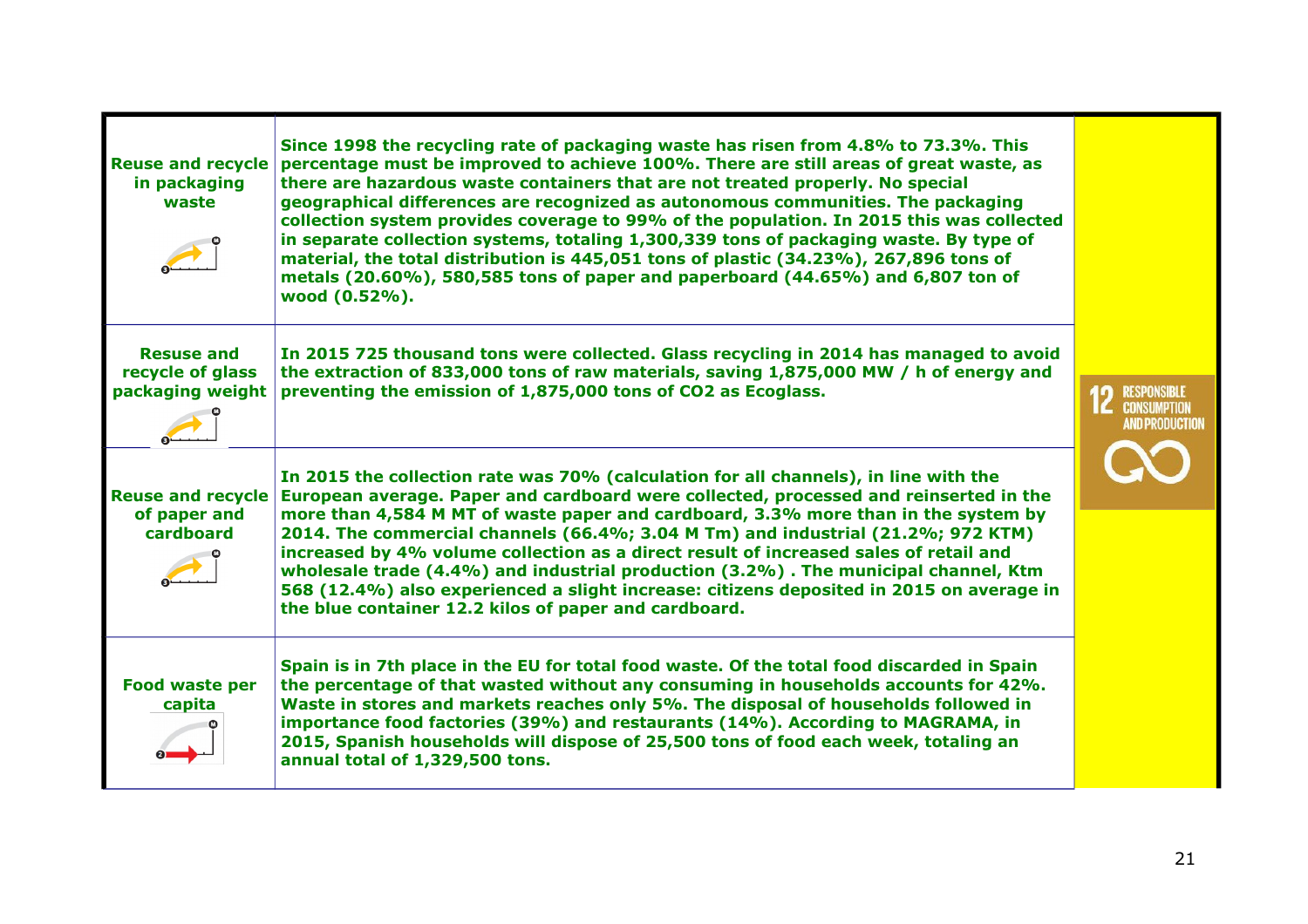| <b>Atmospheric</b><br>pollution       | Approximately 25% of the Spanish population was subject to an Air Quality Index (ICA)<br>rating of poor, bad or very bad in 2015 (341 days with data). The average number of<br>people exposed to unfavorable ICA throughout every day of the year totaled 10,138,304.<br>Every day during 2015, the ICA was insufficient for an average of 8,650,411 people.<br>There were 165 days (48%) in which air quality was "bad" and affected 2,498,716<br>people. There were 51 days (15%) in the ICA was very bad for an average of 2,028,030<br>people daily. The total amount of days of occurrence of these ICA reached 13,577,157<br>inhabitants, 29% of the Spanish population. In 2014 the average daily number of people<br>affected by unfavorable ICA was higher: 14,761,678; however, the number of days of<br>occurrence of episodes with insufficient air quality remained below that of 2015: 317<br>days of occurrence and a daily average of 9,282,438 people exposed to poor ICA, 110<br>days of occurrence and 2,907,969 people ICA bad and 42 days of occurrence and<br>2,571,271 for very bad ICA. However, in both cases the percentages present inadmissible<br>and dangerous realities. | <b>RESPONSIBLE</b><br><b>IC</b> CONSUMPTION<br><b>AND PRODUCTION</b> |
|---------------------------------------|----------------------------------------------------------------------------------------------------------------------------------------------------------------------------------------------------------------------------------------------------------------------------------------------------------------------------------------------------------------------------------------------------------------------------------------------------------------------------------------------------------------------------------------------------------------------------------------------------------------------------------------------------------------------------------------------------------------------------------------------------------------------------------------------------------------------------------------------------------------------------------------------------------------------------------------------------------------------------------------------------------------------------------------------------------------------------------------------------------------------------------------------------------------------------------------------------------|----------------------------------------------------------------------|
| <b>Carbon market</b><br>and emissions | Spain has continued to increase emissions of greenhouse gases during 2015, continuing<br>the trend begun in 2013, while all neighboring countries have experienced strong<br>reductions in their emissions. The evolution of emissions in Spain showed an increase of<br>emissions until 2008 and then a decrease until 2013. However, after 2013, emissions<br>have been rising yearly once again. Estimates indicate an increase of 4% in 2015<br>compared to 2014. The use of imported coal in power generation has undoubtedly<br>contributed to this increase. The increase in the use of coal use, which has grown almost<br>20%, increased consumption of petroleum products (around 2%) and the stagnation of<br>consumption of natural gas are facts that contribute to this discrepancy. 2015 emissions<br>would equal at least 338 million tons of CO2 equivalent.                                                                                                                                                                                                                                                                                                                            | <b>13 GLIMATE</b>                                                    |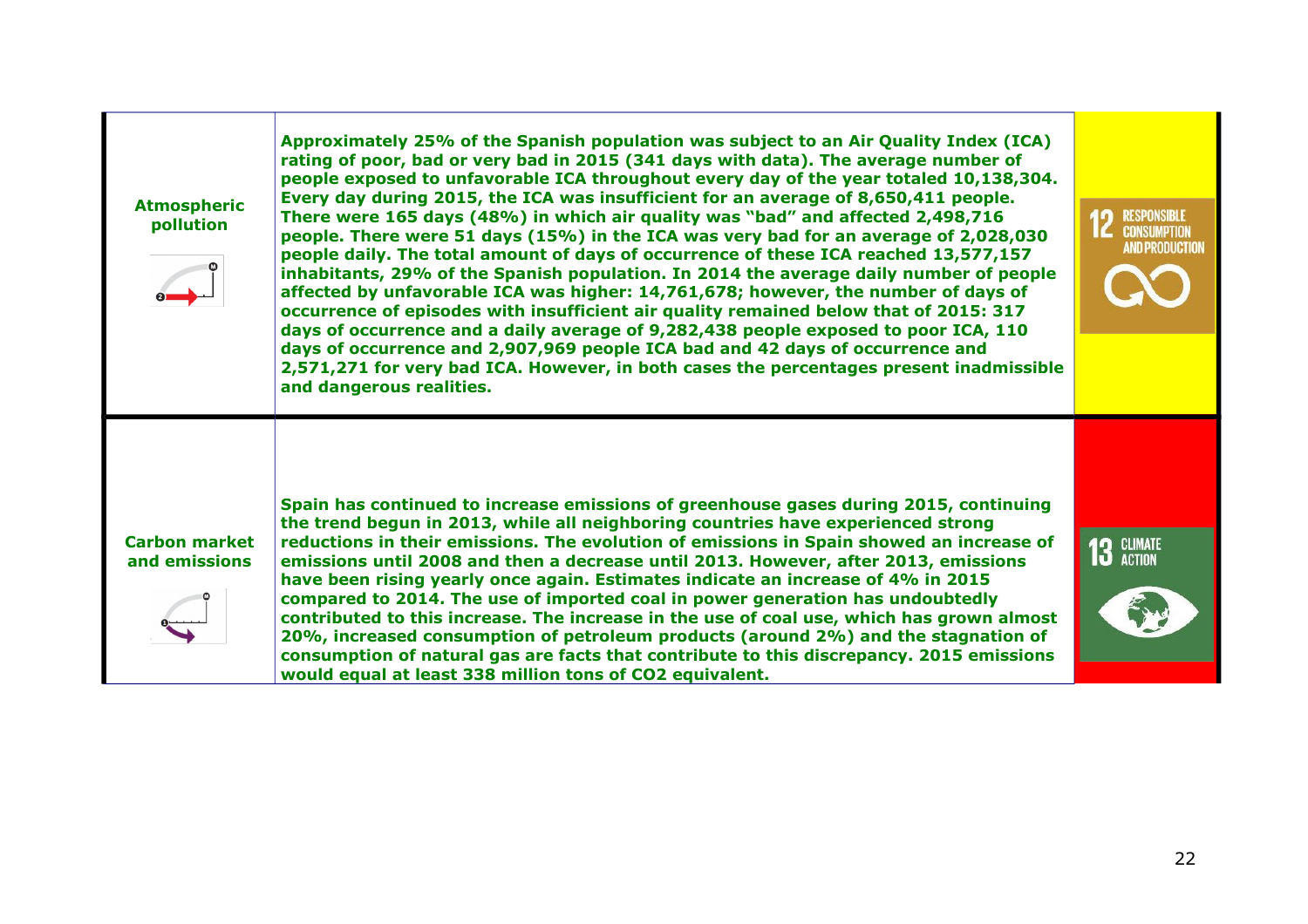| <b>National and</b><br>regional policies<br>of Climate Change<br>mitigation and<br>adaptation | The Principality of Asturias stands out above the others in both aspects, which gives an<br>idea of the high concentration of GHG emitting facilities in the community. However, the<br>valuation of its political activity in terms of adaptation to climate change is very poor. On<br>the opposite end, communities such as Catalonia, the Balearic Islands, Valencia and<br>Extremadura, boast low ratios (low concentration of issuers) and very active policies. The<br>case of Murcia, with ratios low and a (underactive) poorly designed policy, demonstrates<br>the lack of foresight of a Mediterranean community in one of the places on the planet<br>where climate change is expected to be more severe (contrary to what happens in the<br>other Mediterranean regions). 4 autonomous regions have established policies to adapt<br>to climate change and be comparatively active in the protection of biodiversity; 5 regions<br>have policies with medium activity; and 8 communities devote minimal effort to<br>understand and address climate change.                                                                                                                                                                                                                                                                   | 13 GLIMATE |
|-----------------------------------------------------------------------------------------------|---------------------------------------------------------------------------------------------------------------------------------------------------------------------------------------------------------------------------------------------------------------------------------------------------------------------------------------------------------------------------------------------------------------------------------------------------------------------------------------------------------------------------------------------------------------------------------------------------------------------------------------------------------------------------------------------------------------------------------------------------------------------------------------------------------------------------------------------------------------------------------------------------------------------------------------------------------------------------------------------------------------------------------------------------------------------------------------------------------------------------------------------------------------------------------------------------------------------------------------------------------------------------------------------------------------------------------------------|------------|
| <b>Severity and type</b><br>in Spain                                                          | The Mediterranean basin is one of the most popular locations to carry out studies and<br>discover evidence in regards to climate change. Climate Change in Spain is severe. The<br>average value of the maximum temperature is predicted to continue increasing<br>throughout this period, rising 3-5 $\circ$ C by the end of the 21 <sup>st</sup> century. So far the greatest<br>of Climate Change increase in maximum temperature corresponds to the summer months up to 5-7 $\degree$ C, and is<br>less intense in the Cantabrian area than in the rest of the Peninsula. In winter the<br>average expected value shows an increase with values around $3 \circ C$ . In general,<br>decreased precipitation rate has been observed throughout the peninsular area. In the<br>northern half of the peninsula decreased rate of precipitation is between 0-10%, while in<br>the remaining area the decrease varies between 10-20%. In Extremadura, Andalusia and<br>Valencia, the decline has been between 20-30%. The number of rain days in similar<br>magnitude decreases in all regions reaching the end of the century next 10-15 days<br>values, with greater uncertainty in the northern and peninsular center. The duration of<br>dry periods tend to be longer with increasing extent of projection values between 5-10<br>days. |            |

Г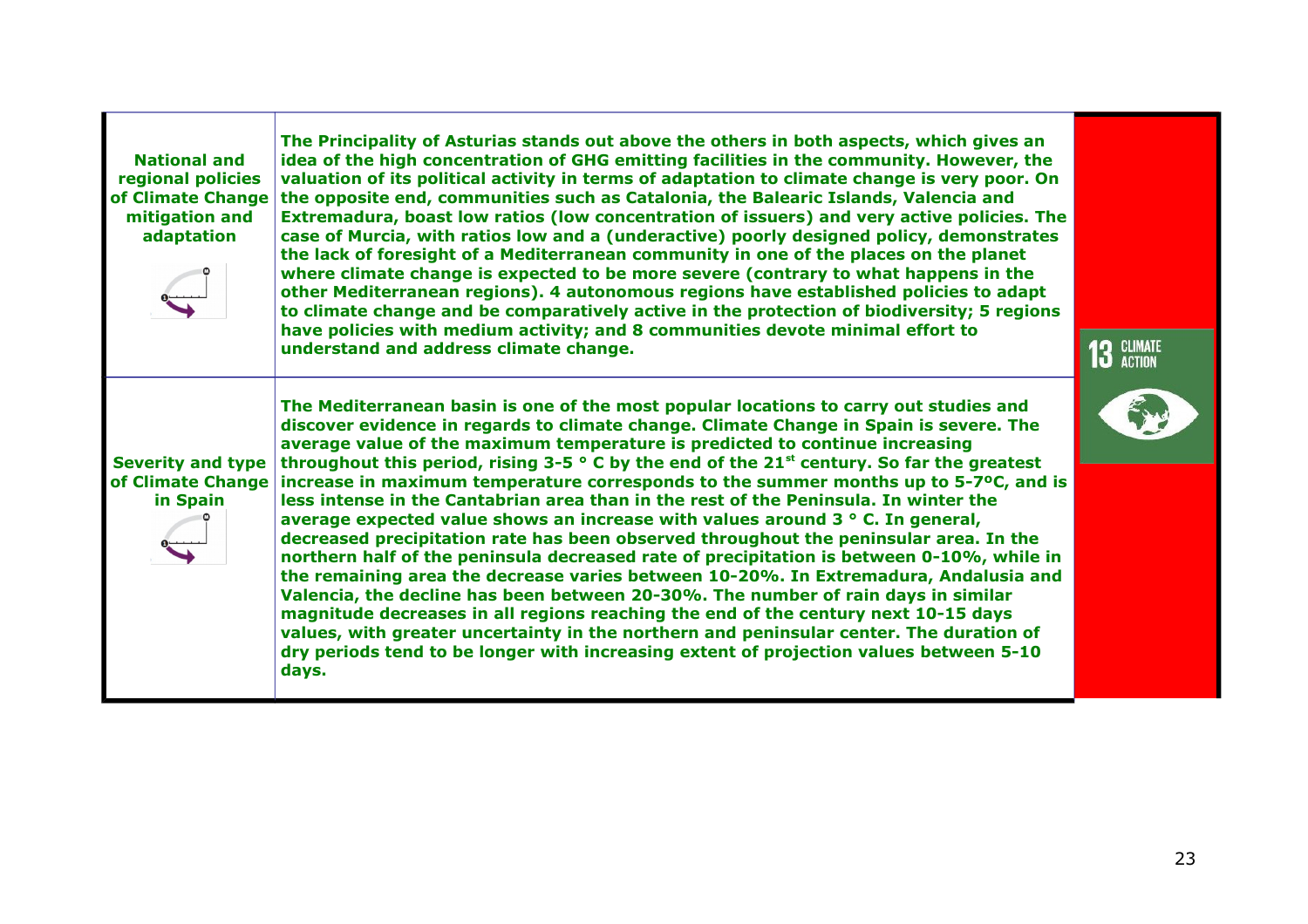| <b>Sustainability of</b><br>fishing                   | Most extraction capacity regarding the reproductive capacity of the species, can convert a<br>renewable biological resource to a dynamic of fossil resource. Among the Spanish<br>fisheries, those in the North Atlantic Canary waters appear closer in proximity to the<br>Good Environmental Status (BEA). Mediterranean data is very negative: the fishing<br>mortality and catch/biomass ratio is very unbalanced. The current Spanish fleet (30-06-<br>2015) consists of 9,586 to 35,984 ships to crew enrolled (30% of the total EU fisher<br>workers). It is the largest fleet in terms of capacity in all of the EU, with 24% of the total<br>amount of vessels in the EU, and the third highest in number of vessels. The decisions of<br>the EU fisheries policy and the sustainability of our fisheries determine a clear imbalance<br>between fishing capacity of our fleet and the possibility of what they could catch.<br>Discounting the artisanal fleet, which constitutes 35% of the fleet and only draws 1.8%<br>of landings, it is estimated that in 2013, 1,596 ships were in a position to clear<br>imbalance. We believe that in the future, there should be the withdrawal of this level of<br>activity. | <b>14 LIFE</b> BELOW WATER |
|-------------------------------------------------------|----------------------------------------------------------------------------------------------------------------------------------------------------------------------------------------------------------------------------------------------------------------------------------------------------------------------------------------------------------------------------------------------------------------------------------------------------------------------------------------------------------------------------------------------------------------------------------------------------------------------------------------------------------------------------------------------------------------------------------------------------------------------------------------------------------------------------------------------------------------------------------------------------------------------------------------------------------------------------------------------------------------------------------------------------------------------------------------------------------------------------------------------------------------------------------------------------------------------------------|----------------------------|
| <b>Conservation of</b><br>coastal and<br>marine zones | Spain has adopted specific laws for the protection of marine environment protection: Law<br>41/2010, of 29 December on the protection of the marine environment was formally<br>created by the Network of Marine Protected Areas of Spain (RAMPE), which are<br>incorporated via Marine Protected Areas (MPAs), SPA's, and other categories of protected<br>natural areas in accordance with Article 29 of Law 42/2007 and protected areas by<br>international instruments. There's only one listed region of MPA in Spain: El Cachucho<br>(Asturias).                                                                                                                                                                                                                                                                                                                                                                                                                                                                                                                                                                                                                                                                           |                            |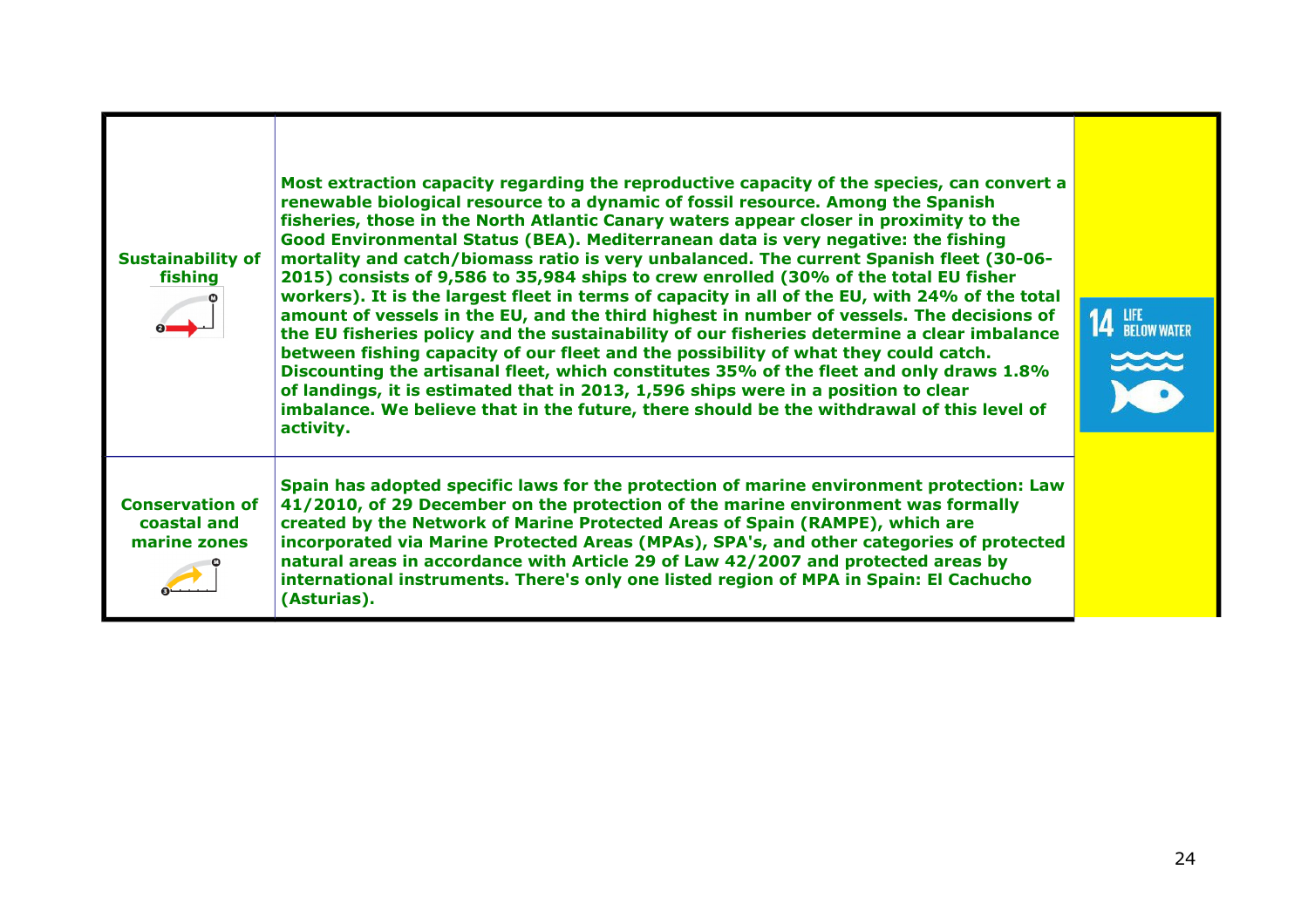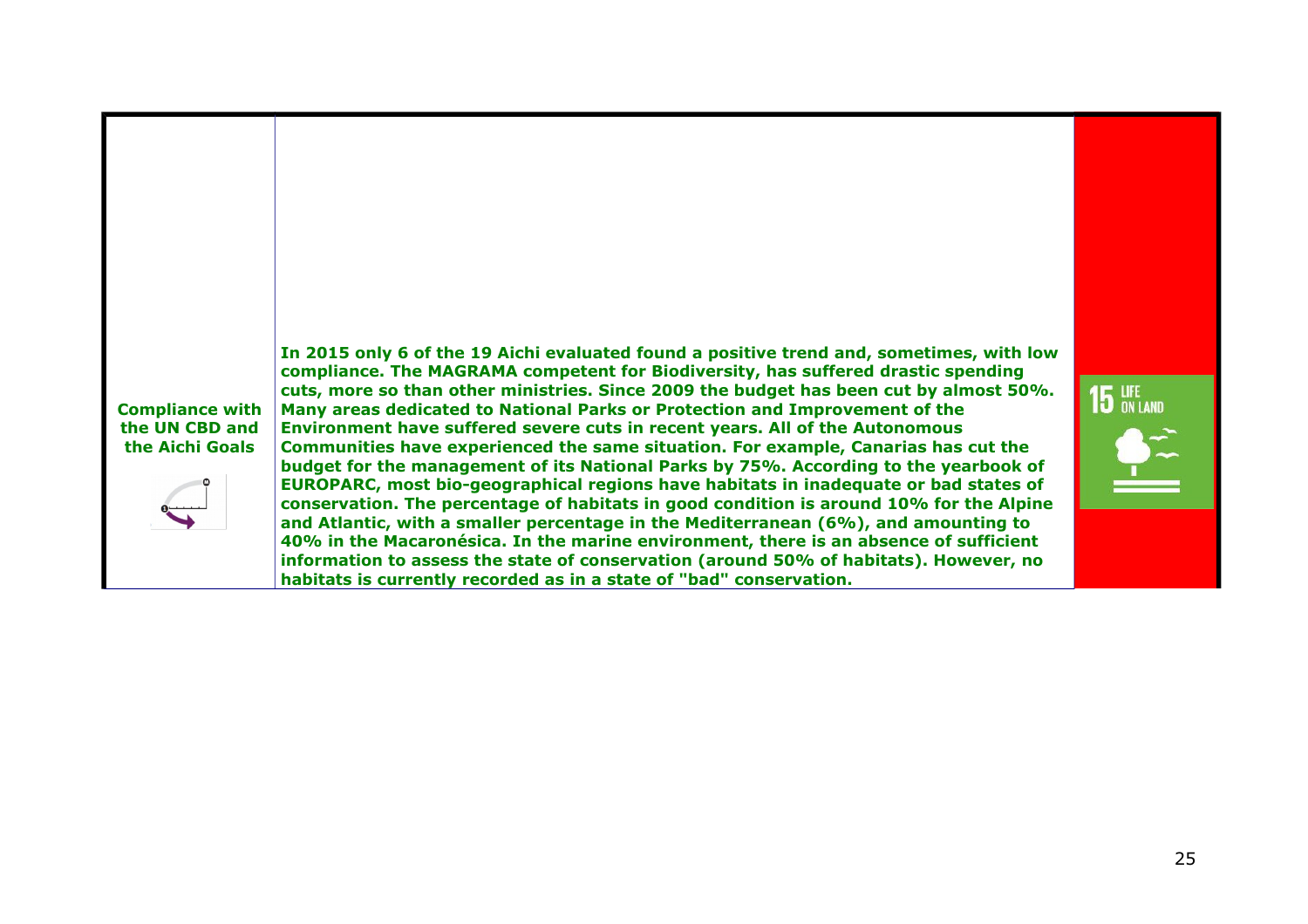| <b>Quality of</b><br>management of<br>protected natural<br>areas (PNAs) | In 2015, the Natura 2000 network covered a total of 22,213,909.87 hectares in Spain, of<br>which 13,783,561.04 were a terrestrial environment (27.23% of the land area of Spain)<br>and 8,430,348.83 were the marine environment (7.90% of Spanish waters). In 2013 the<br>Guadarrama National Park joined the Network of National Parks, with an area of 33,960<br>hectares. The Tablas de Daimiel National Park has expanded by 50% (1,102 hectares),<br>and the Picos de Europa National Park by 2,467.59 hectares. A process has begun to<br>identify areas worthy of being Marine National Park. However, in 2016 the consolidated<br>budget MAGRAMA was reduced by 11% from that in 2015. Between 2011 and 2012 the<br>consolidated budget was reduced by 5.2%, a smaller budget cut than in the previous<br>year, in which the 2011-2010 difference was -13%. Between 2008 and 2011 MAGRAMA's<br>funds fell by 16.7%. In 2008 the endowment was more than 13,000 million euros.<br>Currently the endowment is not even 10,000 M. MAGRAMA has increased the number of<br>parks with budget constraints under 100,000 euros per year. Most parks have<br>investments below $\epsilon$ 20/ha compared to 26 $\epsilon$ /ha in 2010. A drop in the number of parks<br>with investments of over 100 $\epsilon$ /ha is also notable. 84% of the Natural Parks have already<br>been possessed by PORN (Plan Natural Resources Management) according to data from<br>2012. Only 73% had the required PRUG (Rector of Use and Management Plan). National<br>Parks between these percentages are reduced to 66% in PORN and PRUG 52% in that<br>year. Meanwhile, in 2012 the NATURA 2000 network accounted for only 15% of<br>management plans approved in its cataloged spaces (281 LIC and ZEPA) of the nearly<br>1,900 spaces that made up the Spanish network today, according to official data. | $15$ an land |
|-------------------------------------------------------------------------|---------------------------------------------------------------------------------------------------------------------------------------------------------------------------------------------------------------------------------------------------------------------------------------------------------------------------------------------------------------------------------------------------------------------------------------------------------------------------------------------------------------------------------------------------------------------------------------------------------------------------------------------------------------------------------------------------------------------------------------------------------------------------------------------------------------------------------------------------------------------------------------------------------------------------------------------------------------------------------------------------------------------------------------------------------------------------------------------------------------------------------------------------------------------------------------------------------------------------------------------------------------------------------------------------------------------------------------------------------------------------------------------------------------------------------------------------------------------------------------------------------------------------------------------------------------------------------------------------------------------------------------------------------------------------------------------------------------------------------------------------------------------------------------------------------------------------------------------------------------------------------------------------|--------------|
| <b>Forest fires</b>                                                     | Fires have burned 7.7 million hectares in the last 50 years. According to statistics by<br>MAGRAMA there have been 223,783 forest fires between 2001 and 2014, representing<br>1.5 million hectares burned. 55% of these fires were intentional, reaching a rate of 80%<br>in Galicia. 94 of the 100 municipalities where the most fires occur are located in Galicia<br>and Asturias. There have been 103,199.96 hectares burned in 2015, of which 33,494.55<br>correspond to wooded areas, 60,620.59 were in a woody brush and 9,084.82 were in<br>herbaceous areasof which is much higher than 2014 (42,777 ha). During 2015 15 GIF's<br>took place. GIFs are mainly distributed during the summer season. In total, the amount<br>of registered GIF accounted for 38.76% of the total area affected and 0.12% of total<br>claims incurred. In 2015, burned forest area twice in 2014 and three times in wooded<br>areas. Also, in December a major fire occurred in a forested area, an unprecedented<br>situation so far.                                                                                                                                                                                                                                                                                                                                                                                                                                                                                                                                                                                                                                                                                                                                                                                                                                                                    |              |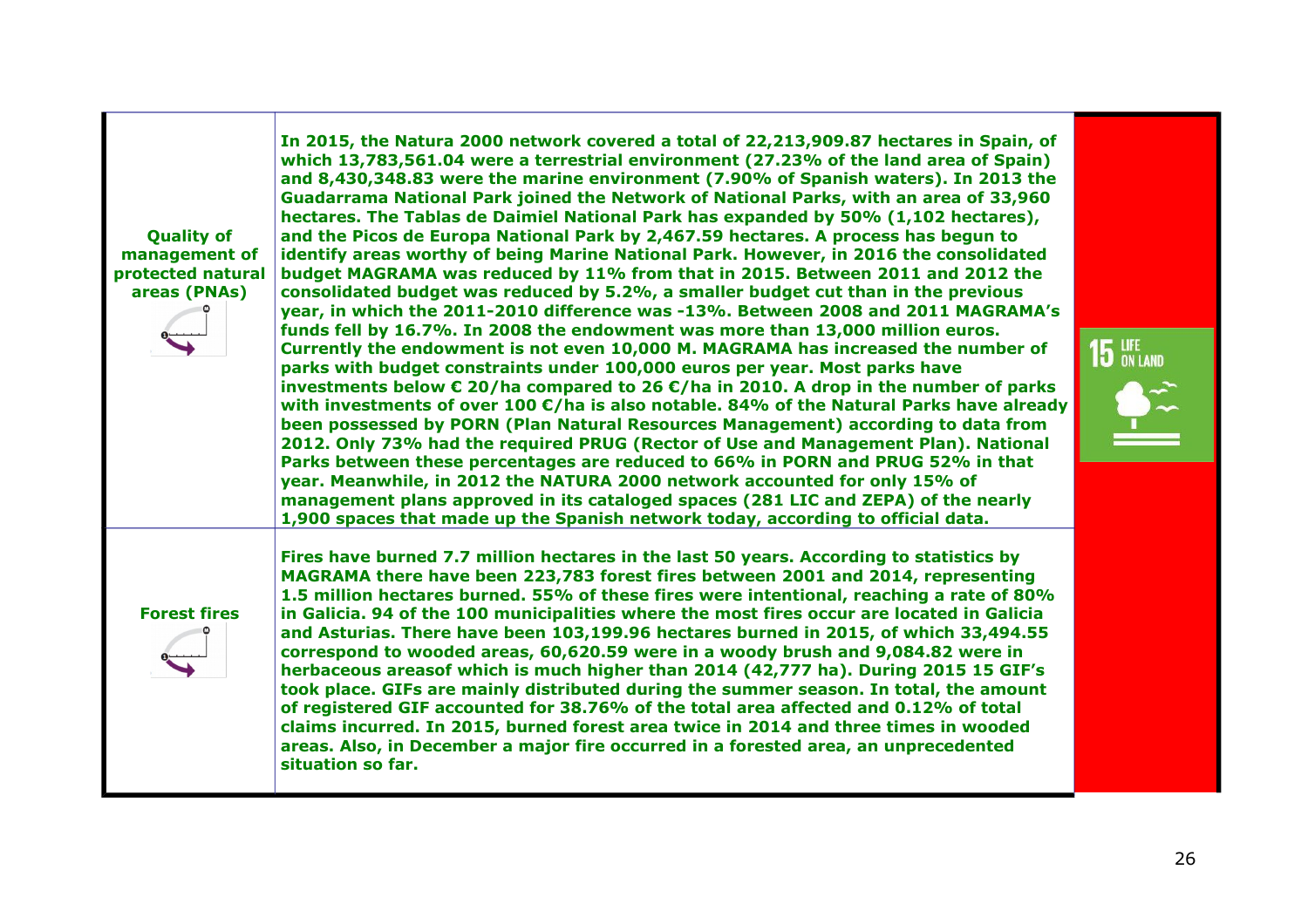| <b>Better Life Index</b><br>of OECD                          | Spain is above average in work-life balance, housing, health status, sense of community<br>and personal safety, but below average in income and wealth, civic engagement,<br>environmental quality, education and skills, and employment and remuneration. In Spain,<br>the average net adjusted disposable household income per capita is \$ 22,007 per year, a<br>figure lower than the OECD average of \$ 29,016 a year. There is a considerable gap<br>between the richest and the poorest citizens. The population occupying the top 20% of<br>the income scale earns about seven times what the population that occupies lowest 20%.<br>In general, Spaniards are slightly less satisfied with their lives than the OECD average.<br>When asked to rate their overall satisfaction with life on a scale of 0 to 10, the Spaniards<br>gave him a rating of 6.4, which was lower than the OECD average of 6.5. |                                          |
|--------------------------------------------------------------|--------------------------------------------------------------------------------------------------------------------------------------------------------------------------------------------------------------------------------------------------------------------------------------------------------------------------------------------------------------------------------------------------------------------------------------------------------------------------------------------------------------------------------------------------------------------------------------------------------------------------------------------------------------------------------------------------------------------------------------------------------------------------------------------------------------------------------------------------------------------------------------------------------------------|------------------------------------------|
| <b>UN happiness</b><br>data                                  | Spain is ranked 37 out of a total of 149. However, it is the ninth country in the world that<br>has lost the most happiness according to the United Nations. Considering the period<br>2005-2007 and 2013-2015 Spain is one of the countries where the rate has fallen<br>happiness. Other countries with similar cases are: Italy, India, Yemen, Venezuela,<br>Botswana, Saudi Arabia, Egypt and Greec, which is the country where the variable has<br>decreased the most. The majority of the 10 countries with the largest declines in<br>happiness in average life evaluation have suffered a fall from a combination of economic,<br>political and social factors. Three countries (Greece, Italy and Spain) were among the<br>four where there was a heavy blow to the euro zone and whose experience the World<br>Happiness Report measured in detail after the crisis in 2013.                             | <b>16</b> PEACE, JUSTICE<br>INSTITUTIONS |
| <b>Perception of the</b><br>environment by<br><b>Society</b> | According to the CIS, Spanish citizens are more aware of environmental problems, but<br>recycle the least. Citizenship is one of the leading actors that determine the degree of<br>environmental sustainability. What's more, without a citizenship with an ecological<br>mindset, a country cannot be green. Spain has a society that, while maintaining an<br>acceptable level of environmental awareness, does not get actively involved in the<br>objectives that should be pursued. Among those who reported to CIS, 78.7% recycled in<br>2013. In 2015, this number was 70.8%.                                                                                                                                                                                                                                                                                                                              |                                          |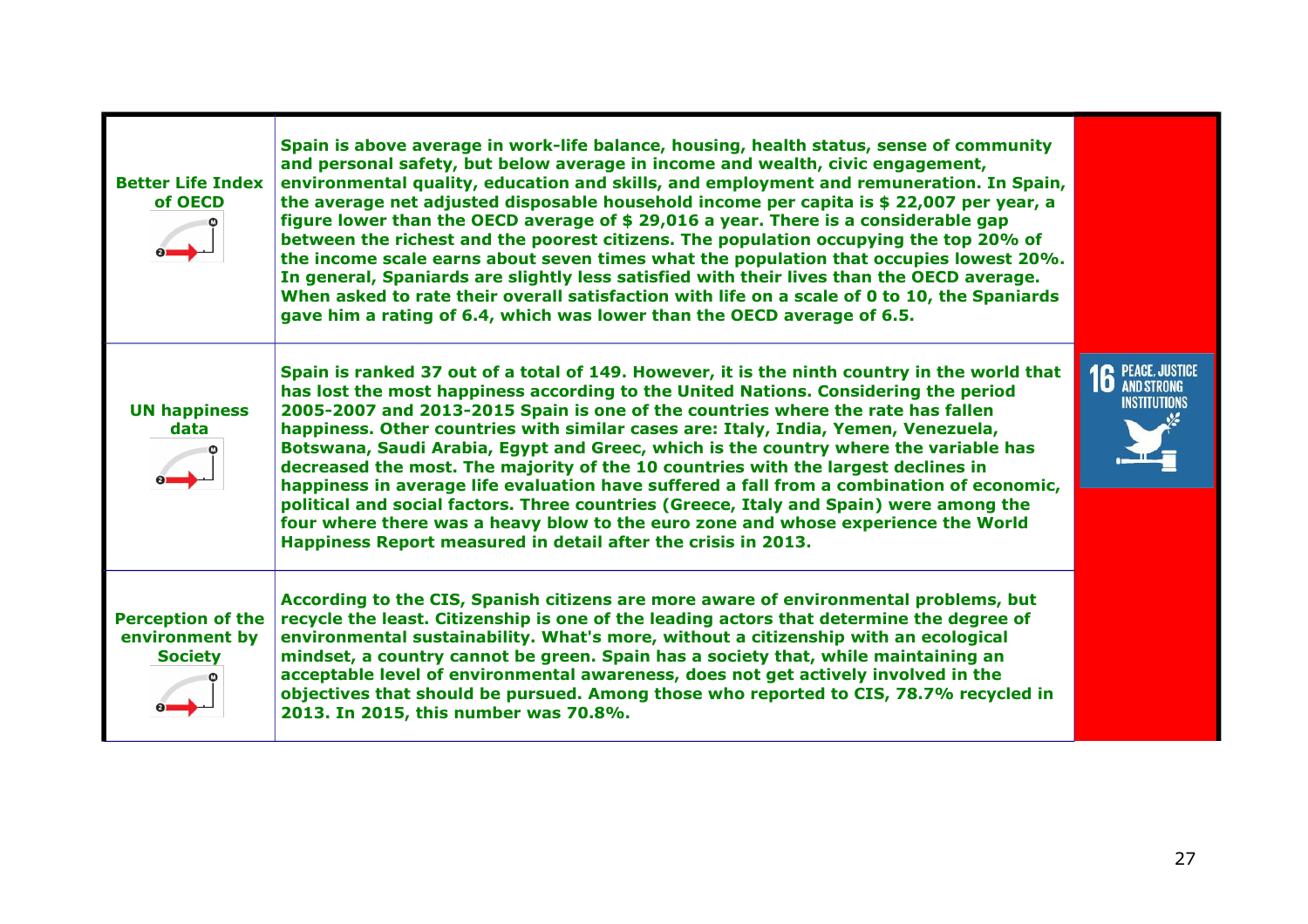| <b>Perceptions of</b><br>corruption                                   | In terms of International Transparency Spain has again lost points in the 2015 ranking. It<br>now stands 58 <sup>th</sup> out of 100. This is a loss of two points from the IPC 2014 (which was<br>60). In 2009 Spain obtained a score of 61 out of 100; in 2010 it was also 61 of 100; in<br>2011, it rose to 62 in 2012 and 65 <sup>th</sup> out of 100. However, it is true that in the last three<br>editions of the CPI, Spain has marked its lowest scores in the last fifteen years.<br>Furthermore, this year the worst. The worsening trend is clear and we find ourselves far<br>away from almost all EU countries. | <b>16 PEACE, JUSTICE</b><br><b>INSTITUTIONS</b> |
|-----------------------------------------------------------------------|-------------------------------------------------------------------------------------------------------------------------------------------------------------------------------------------------------------------------------------------------------------------------------------------------------------------------------------------------------------------------------------------------------------------------------------------------------------------------------------------------------------------------------------------------------------------------------------------------------------------------------|-------------------------------------------------|
| <b>Investment aid</b><br>and cooperation<br>as a percentage<br>of GDP | Since 2009, following a period of steady increase, the budget allocation to the Official<br>Development Assistance in Spain, measured as % of GDP, has fallen from its peak of<br>0.46% to 0.13% in 2015, which puts Spain in the fourth to worst place among the<br>countries of the Development Assistance Committee of the OECD.                                                                                                                                                                                                                                                                                           |                                                 |